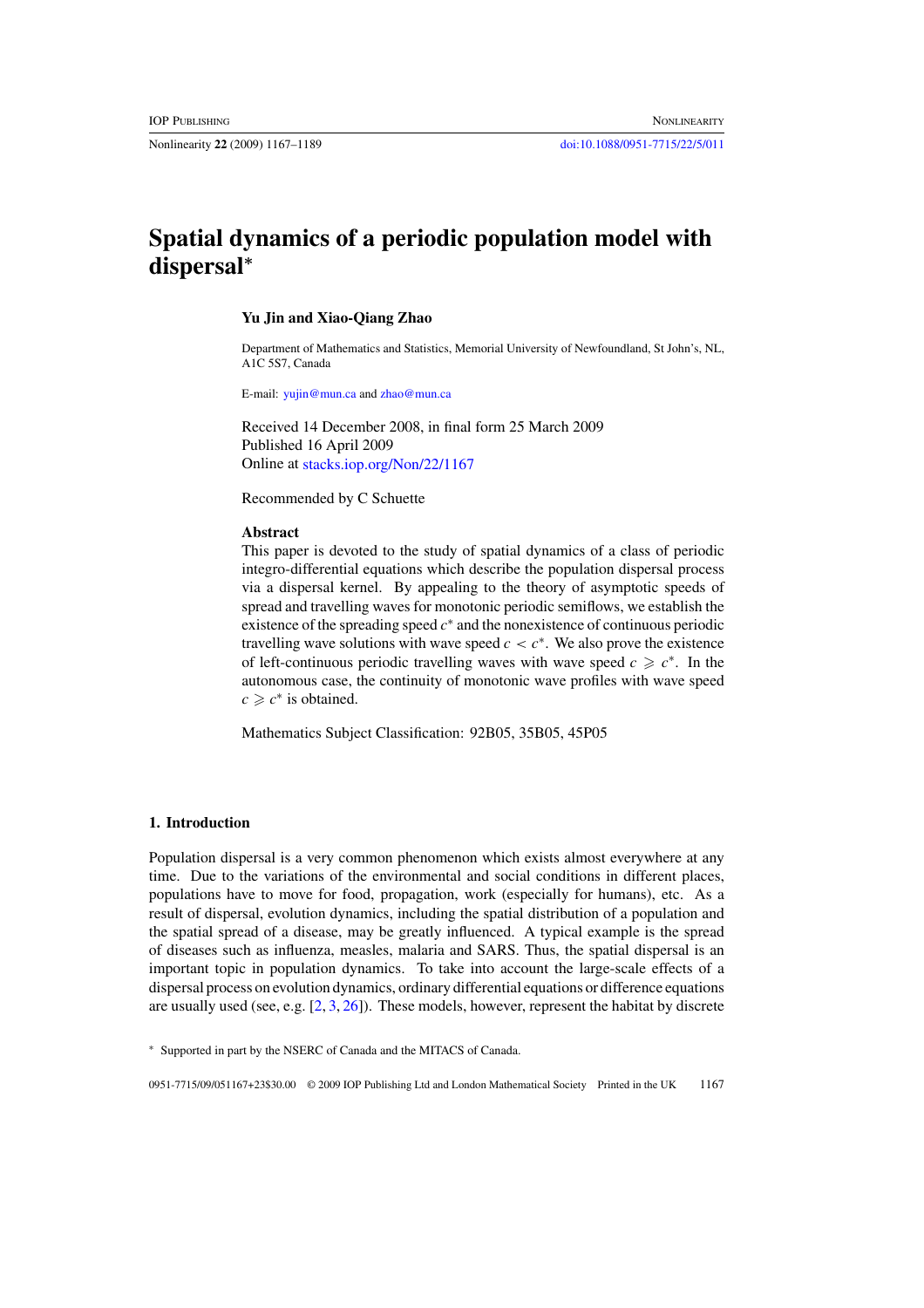patches and are appropriate only when we consider population jumps among some discrete patches. A traditional way to describe the evolution of population dispersal in continuous spaces is to use reaction–diffusion models (see, e.g.  $[1, 19, 31]$  $[1, 19, 31]$  $[1, 19, 31]$  $[1, 19, 31]$  $[1, 19, 31]$  and the references therein). However, reaction–diffusion models may underestimate the speeds of invasion [\[4,](#page-21-0) [10\]](#page-21-0). Further, there are more general dispersal processes than diffusion and advection as well as long-range effects.

Recently, integro-differential equations have been presented to study biological invasions and disease spread. Such a model, to some extent, describes population dispersal better than ordinary differential/difference equations or reaction–diffusion equations. This is because it takes into account the long-distance dispersal and describes the dispersion via a dispersal kernel, which specifies the probability that an individual moves from one location to another in a certain time interval as a function (e.g.  $[8, 9, 11, 15-17, 20, 28]$  $[8, 9, 11, 15-17, 20, 28]$  $[8, 9, 11, 15-17, 20, 28]$  $[8, 9, 11, 15-17, 20, 28]$  $[8, 9, 11, 15-17, 20, 28]$  $[8, 9, 11, 15-17, 20, 28]$  $[8, 9, 11, 15-17, 20, 28]$  $[8, 9, 11, 15-17, 20, 28]$  $[8, 9, 11, 15-17, 20, 28]$ ). In particular, Medlock and Kot [\[16\]](#page-21-0) investigated the effects of population dispersal using the DI epidemic model

$$
\frac{\partial I}{\partial t} = \beta I (N - I) - DI + D \int_{\Omega} k(x, y) I(t, y) dy,
$$
\n(1.1)

where *N* is the density of the total population,  $I(t, x)$  is the density of infective individuals of the population at the point  $x \in \Omega$  at  $t \geq 0$ ,  $\beta \geq 0$  is the transmission rate,  $D \geq 0$  is the rate at which infective individuals move from one location to another, and  $k(x, y)$  is the dispersal kernel (i.e. the density function that prescribes the proportion of infectives leaving *y* to *x*). Lutscher, Pachepsky and Lewis [\[15\]](#page-21-0) presented and analysed a stream population model

$$
\frac{\partial u(t,x)}{\partial t} = f(u(t,x)) - \mu u(t,x) + \mu \int_{\Omega} k(x,y)u(t,y) \,dy,\tag{1.2}
$$

where  $u(t, x)$  is the density of a stream population at the point  $x \in \Omega$  at  $t \ge 0$ ,  $f(u)$  describes the population dynamics such as birth and death,  $\mu \geq 0$  is the jumping rate and  $k(x, y)$  is the dispersal kernel. Similar models were also studied by Fedotov [\[8\]](#page-21-0) and Méndez *et al* [\[17\]](#page-21-0).

The asymptotic speed of spread (in short, spreading speed) is an important ecological metric in a wide range of ecological applications. It can help determine how individuals of a population spread in a spatial environment. In particular, it can be used to estimate the rapidity of disease spread and be useful to guide policy decisions. This concept was first introduced by Aronson and Weinberger [\[1\]](#page-21-0) for reaction–diffusion equations and has been developed greatly (see, e.g.  $[7, 12-14, 23-25, 27]$  $[7, 12-14, 23-25, 27]$  $[7, 12-14, 23-25, 27]$  and the references therein). Travelling wave solutions have also been investigated extensively for a variety of evolution systems (see, e.g.  $[6, 14, 16, 22, 25, 28, 29, 31]$  $[6, 14, 16, 22, 25, 28, 29, 31]$  $[6, 14, 16, 22, 25, 28, 29, 31]$  $[6, 14, 16, 22, 25, 28, 29, 31]$  $[6, 14, 16, 22, 25, 28, 29, 31]$  $[6, 14, 16, 22, 25, 28, 29, 31]$  $[6, 14, 16, 22, 25, 28, 29, 31]$  $[6, 14, 16, 22, 25, 28, 29, 31]$  $[6, 14, 16, 22, 25, 28, 29, 31]$  $[6, 14, 16, 22, 25, 28, 29, 31]$  $[6, 14, 16, 22, 25, 28, 29, 31]$  $[6, 14, 16, 22, 25, 28, 29, 31]$  $[6, 14, 16, 22, 25, 28, 29, 31]$  $[6, 14, 16, 22, 25, 28, 29, 31]$  $[6, 14, 16, 22, 25, 28, 29, 31]$  and the references therein). As far as model  $(1.1)$  is concerned, Medlock and Kot [\[16\]](#page-21-0) derived the minimal wave speed by the 'linear conjecture' approach [\[18\]](#page-21-0) and gave some approximation of the shape of travelling waves. Lutscher, Pachepsky and Lewis [\[15\]](#page-21-0) also used the same way as in [\[16\]](#page-21-0) to obtain the minimal wave speed for (1.2), and showed that under certain technical conditions on the asymmetric kernel  $k(x, y)$ , this minimal wave speed is the spreading speed in a weak sense (see  $(3.13)$  in [\[15\]](#page-21-0)).

Note that  $(1.1)$  and  $(1.2)$  are special cases of the following general integro-differential equation:

$$
\frac{\partial u(t,x)}{\partial t} = F(u(t,x)) + a \int_{\mathbb{R}} k(x,y)u(t,y) \,dy,\tag{1.3}
$$

where  $u(t, x)$  is the spatial density of a population at the point  $x \in \mathbb{R}$  at time  $t \geq 0$ ,  $F(u(t, x))$ is the reaction function which governs the population dynamics,  $a \ge 0$  is the rate at which an individual leaves its current location and  $k(x, y)$  is the dispersal kernel.

For simplicity, we neglect the birth and death of the population during the dispersal process and assume that  $k(x, y)$  depends only on the distance between x and y, and then write it as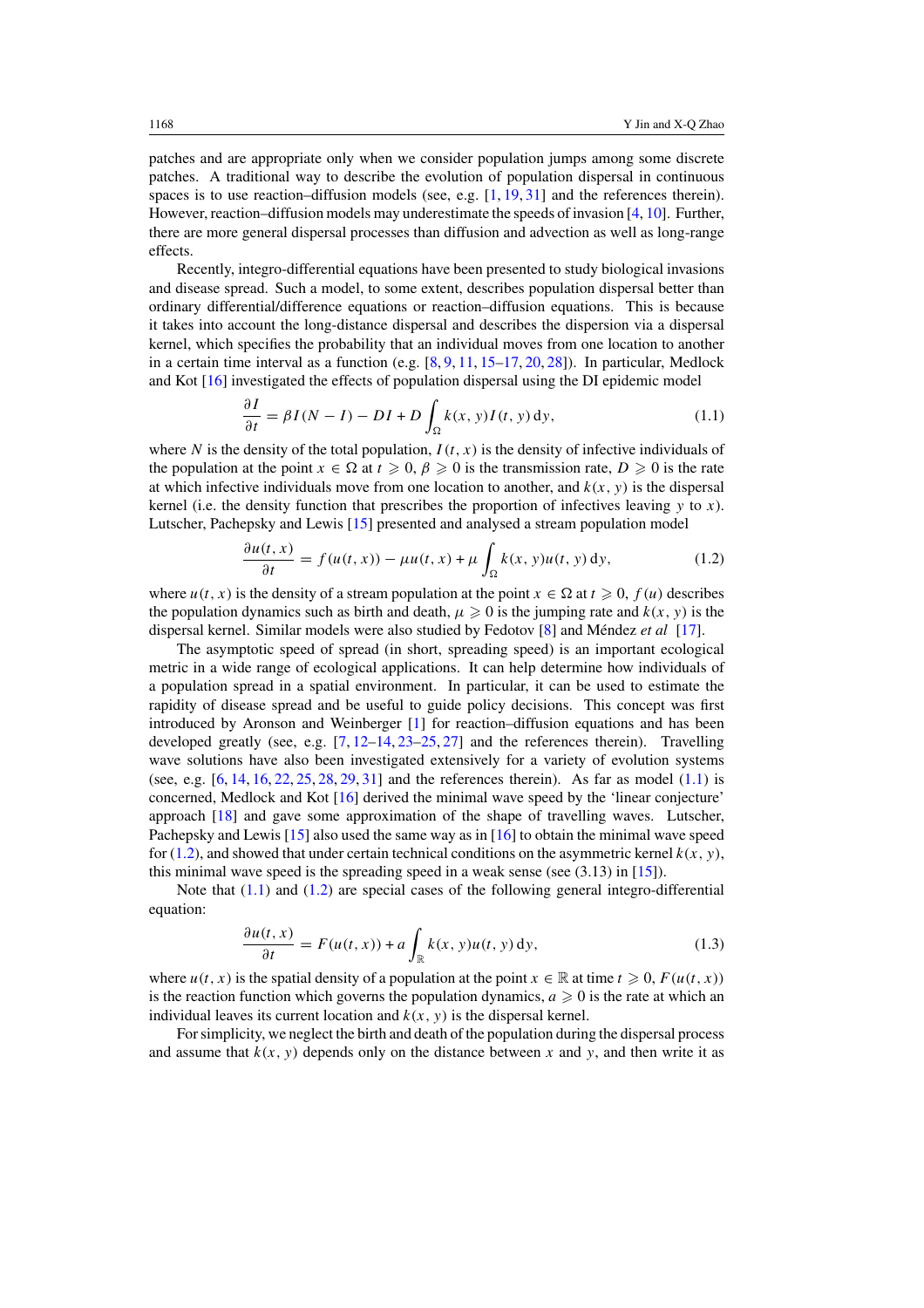<span id="page-2-0"></span> $k(x - y)$  (usually such a *k* is said to be 'isotropic'). Then we have the following system:

$$
\frac{\partial u(t,x)}{\partial t} = F(u(t,x)) + a \int_{\mathbb{R}} k(x-y)u(t,y) \,dy. \tag{1.4}
$$

Define a probability measure  $\mu(B)$  on  $\mathbb{R}_+ \times \mathbb{R}$  by

$$
\mu(B) = \int_B \chi_B(0, y) k(y) \, dy,
$$

where *B* is a Borel set in  $\mathbb{R}_+ \times \mathbb{R}$  and  $\chi_B$  is the characteristic function of *B*. It follows that

$$
\mu * u(t, x) := \int_{s \in \mathbb{R}_+, y \in \mathbb{R}} u(t - s, x - y) \mu(ds, dy) = \int_{\mathbb{R}} u(t, x - y) k(y) dy,
$$

and (1.4) can be written as

$$
\frac{\partial u(t, x)}{\partial t} = f(u, \mu * g(u)),\tag{1.5}
$$

where  $f(u, v) = F(u) + av$ ,  $g(u) = u$ . Schumacher [\[21\]](#page-21-0) established the spreading speed and the existence and nonexistence of travelling wave solutions for (1.5) under appropriate conditions on  $f$  and  $g$ . We should point out that spreading speeds in  $[15, 21]$  $[15, 21]$  $[15, 21]$  were defined in a weak sense (see, e.g. (3.13) in [\[15\]](#page-21-0)).

It is observed that time-varying environments (e.g. due to seasonal variation) affect population dynamics very much. This suggests that nonautonomous systems should be more realistic for some populations. Therefore, in this paper we consider the following periodic evolution equation:

$$
\frac{\partial u(t,x)}{\partial t} = F(t, u(t,x)) + a(t) \int_{\mathbb{R}} k(x-y)u(t,y) \,dy,\tag{1.6}
$$

where  $u(t, x)$  is the spatial density of a population at the point  $x \in \mathbb{R}$  at time  $t \geq 0$ ,  $F(t, u(t, x))$ is the reaction function which governs the population dynamics such as birth and death and other removal terms such as emigration of individuals at the point  $x \in \mathbb{R}$  at time  $t \geq 0$ ,  $a(t) \geq 0$  is the rate at which an individual leaves its current location at time  $t \geq 0$  and  $k(x - y)$ is the dispersal kernel that describes the probability that an individual moves from point *y* to point *x*. Moreover, the two continuous functions *F* and *a* are  $\omega$ -periodic in *t* for some  $\omega > 0$  and  $a(t) \neq 0$ .

We adopt the definition of spreading speeds in a strong sense (see theorem [3.5\)](#page-11-0) and study the spreading speed and periodic travelling waves for  $(1.6)$ . It seems to be difficult to apply the approach in  $[21]$  to the periodic equation  $(1.6)$ . However, it is natural to use the theory in [\[27\]](#page-22-0) for monotonic discrete-time systems to study the spreading speed for the time period map associated with  $(1.6)$ . In order to carry over the results to  $(1.6)$ , we appeal to the theory in [\[13\]](#page-21-0) for monotonic periodic semiflows. More precisely, we use this theory to establish the existence of the asymptotic speed of spread *c*<sup>∗</sup> in a strong sense, its explicit formula, and the nonexistence of continuous periodic travelling waves with the wave speed  $c < c^*$ . We cannot apply this theory to prove the existence of continuous monotonic periodic travelling waves with the wave speed  $c \geq c^*$ . This is because the solution maps associated with (1.6) lack the compactness with respect to the compact open topology (see  $[13, 14]$  $[13, 14]$  $[13, 14]$ ). However, we can use an abstract result in [\[30\]](#page-22-0) on the existence of travelling waves for monotonic maps without compactness assumption to obtain the existence of monotonic left-continuous periodic travelling waves when  $c \geq c^*$ .

Note that the theory of spreading speeds and travelling waves were developed in [\[13,](#page-21-0) [14,](#page-21-0) [30\]](#page-22-0) for monotonic systems under a very general setting, its application to a specific evolution system with spatial structure is nontrivial and challenging. For example, we need to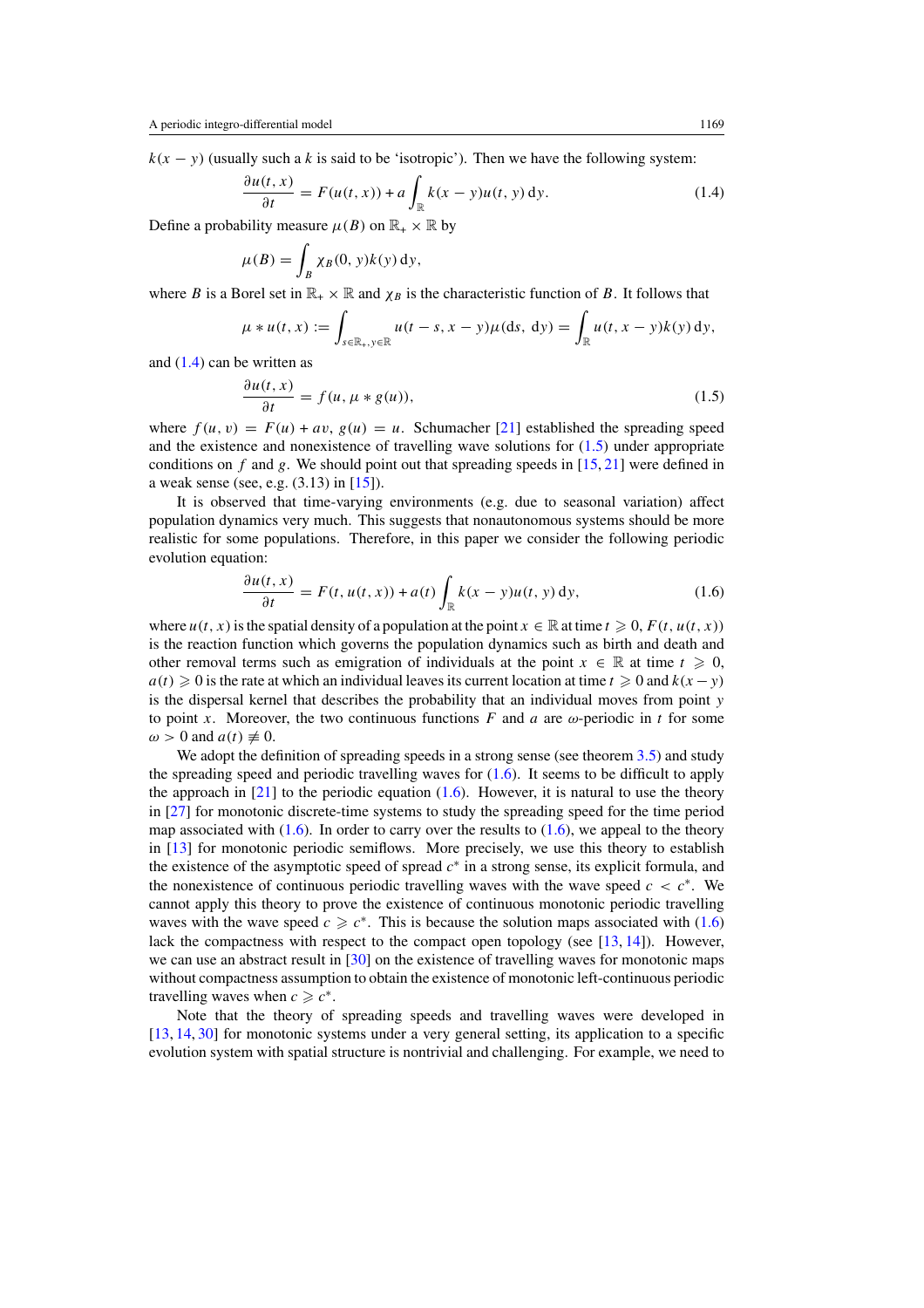<span id="page-3-0"></span>prove that the periodic equation [\(1.6\)](#page-2-0) admits the comparison principle (see theorem [2.3\)](#page-5-0) and generates a periodic semiflow with respect to the compact open topology (see lemma [3.1\)](#page-6-0). One should also choose appropriate linear equations to derive an explicit formula for the spreading speed (see proposition [3.4\)](#page-9-0). Further, one needs to construct upper wave profiles for the time period map in order to obtain periodic travelling waves.

This paper is organized as follows. In section 2, we prove the well posedness and the comparison principle for  $(1.6)$ . In section [3,](#page-6-0) by using the general results in [\[13,](#page-21-0) [14\]](#page-21-0), we establish the existence of the spreading speed  $c^*$  for solutions of [\(1.6\)](#page-2-0) with initial data having compact supports. In section 4, we obtain the nonexistence of continuous periodic travelling waves of [\(1.6\)](#page-2-0) with the wave speed  $c \in (0, c^*)$  by a result in [\[13\]](#page-21-0). We also show the existence of left-continuous periodic travelling waves of [\(1.6\)](#page-2-0) with the wave speed  $c \geq c^*$  by a result in [\[30\]](#page-22-0). In the autonomous case, we further prove the continuity of monotonic wave profiles with the wave speed  $c \geq c^*$ . In section [5,](#page-18-0) we give the appendix on spreading speeds and periodic travelling waves for scalar monotonic systems, which is adapted from [\[13,](#page-21-0) [30\]](#page-22-0).

### **2. The well posedness and the comparison principle**

In this section, we establish the existence, uniqueness and forward invariance of solutions and the comparison principle for system  $(1.6)$ . Assume that

- (H1)  $F(t, u) = ug(t, u)$  with  $g \in C(\mathbb{R}^2_+, \mathbb{R})$  and  $g_u(t, u) < 0$  for all  $(t, u) \in \mathbb{R}^2_+$ ,  $\int_0^\omega (g(t, 0) + a(t)) dt > 0$ , and there exist  $\hat{u} > 0$  and  $L > 0$  such that  $g(t, \hat{u}) + a(t) \le 0$  $\int_0^{\omega} (g(t, 0) + a(t)) dt > 0$ , and there exist  $\hat{u} > 0$  and  $L > 0$  such that  $g(t, \hat{u}) + a(t) \le 0$  $f(x) = \int_0^x f(x, u_1) - f(x, u_2)$   $\le L |u_1 - u_2|$  for all  $t \ge 0, u_1, u_2 \in W := [0, \hat{u}]$ . Set  $m_1 = \max_{t \in \mathbb{R}^n} a(t)$ . *t*∈[0*,ω*]
- (H2)  $k(x)$  is a nonnegative Lebesgue measurable function on R with  $k(-y) = k(y)$  and  $\int_{\mathbb{R}} k(y) dy = 1$ , and the integral  $\int_{\mathbb{R}} k(y) e^{\alpha y} dy$  converges for all  $\alpha \in [0, \Delta)$ , where  $\Delta > 0$  is the abscissa of convergence and it may be infinity.

In biological literature, the following three types of birth rate functions are commonly used (see, e.g. [\[5\]](#page-21-0)):

- (1)  $B(u) = \frac{p}{u^n + q}$ , with  $p > 0, q > 0, n > 0$ ;
- (2)  $B(u) = pe^{-qu}$ , with  $p > 0, q > 0$ ;
- (3)  $B(u) = \frac{a}{u} + b$ , with  $a > 0, b > 0$ .

Let the constant *d* be the death rate of the population. Then the reaction function  $F(u)$  =  $uB(u) - du = u(B(u) - d)$ . Thus, it is reasonable to assume that the general reaction function  $F(t, u)$  has the form of  $u g(t, u)$  with  $g(t, u)$  being decreasing in  $u > 0$ . The condition  $\int_0^{\omega} (g(t, 0) + a(t)) dt > 0$  leads to the instability of zero solution, which implies that the population does not go to extinction in the spatially homogeneous environment. The inequality  $g(t, \hat{u}) + a(t) \leq 0$  for all  $t \geq 0$  guarantees that the population will not explode. The symmetry condition on the dispersal kernel  $k(y) = k(-y)$  means that the proportion of moving population between two populations only depends on the distance between them. The convergence of the integral  $\int_{\mathbb{R}} k(y) e^{\alpha y} dy$  indicates that the function  $k(x)$  has an exponential decay at  $x = \pm \infty$ .

We consider the spatially homogeneous system associated with  $(1.6)$ 

$$
\frac{\mathrm{d}u(t)}{\mathrm{d}t} = F(t, u(t)) + a(t)u(t). \tag{2.1}
$$

By [\[32,](#page-22-0) theorem 3.1.2], it then follows that (2.1) has a positive *ω*-periodic solution *u*<sup>∗</sup>*(t)*, which is globally asymptotically stable for all initial values in  $(0, \hat{u})$ .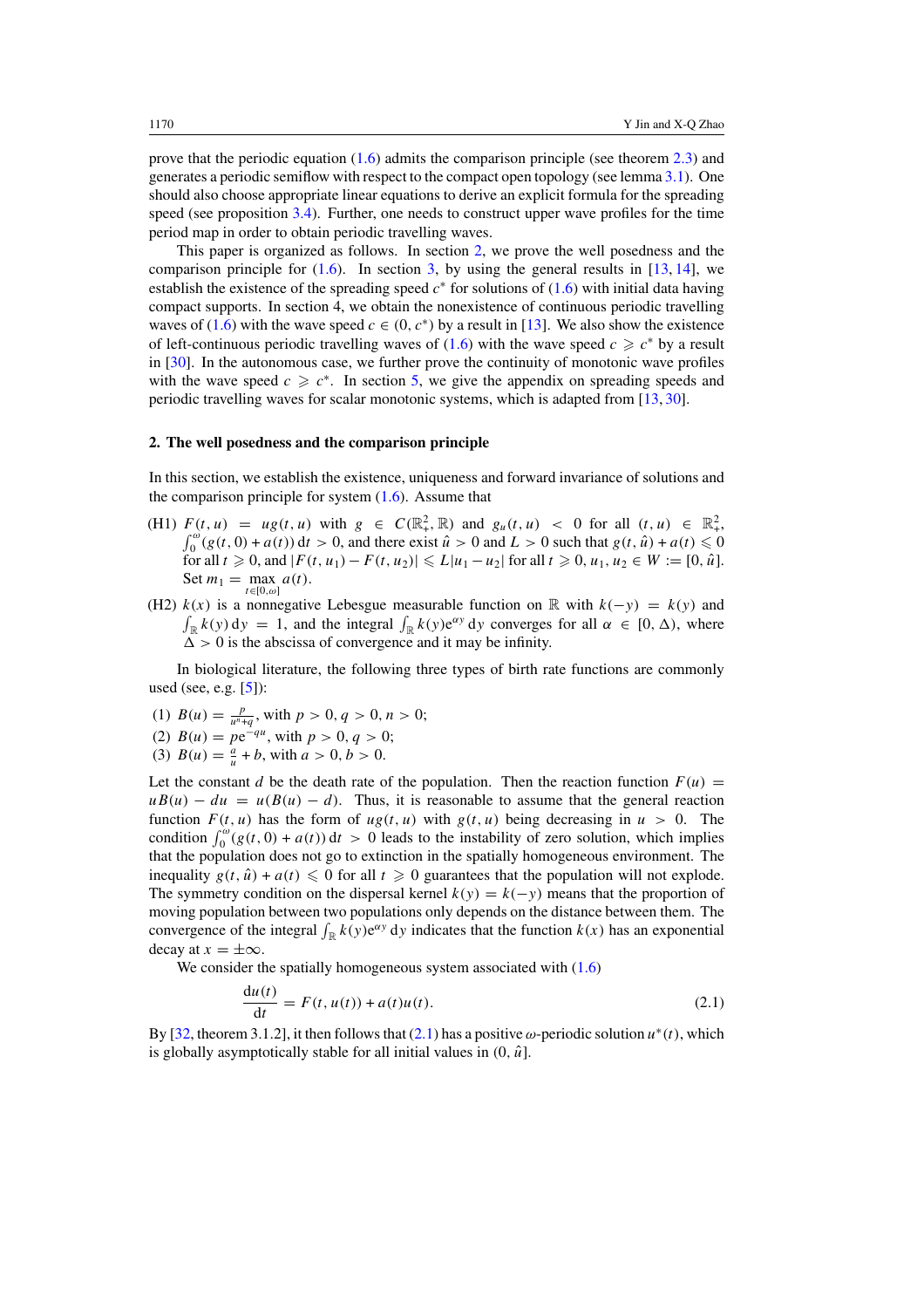<span id="page-4-0"></span>The subsequent result is on the global existence, uniqueness and forward invariance of solutions of  $(1.6)$ .

**Theorem 2.1.** *For any*  $u_0 \in C(\mathbb{R}, W)$ *, [\(1.6\)](#page-2-0) has a unique solution*  $u(t, x)$  *satisfying*  $u(0, x) =$  $u_0(x)$  *and*  $u \in C(\mathbb{R}_+ \times \mathbb{R}, W)$ *.* 

**Proof.** Define an operator 
$$
Q[u]
$$
 on  $C(\mathbb{R}_+ \times \mathbb{R}, W)$  by  
\n $Q[u](t, x) = \alpha u(t, x) + F(t, u(t, x)) + a(t) \int_{\mathbb{R}} k(x - y)u(t, y) dy, \qquad \alpha > 0.$   
\nBy (H1), for any  $u_1, u_2 \in [0, \hat{u}], u_1 \ge u_2$ , we have

$$
\alpha u_1 + F(t, u_1) - \alpha u_2 - F(t, u_2) \geqslant (\alpha - L)(u_1 - u_2), \qquad \forall t \geqslant 0.
$$

Then if  $\alpha > L$ ,  $\alpha u + F(t, u)$  is strictly increasing in *u* on [0,  $\hat{u}$ ] and hence Q is a nondecreasing map from  $C(\mathbb{R}_+ \times \mathbb{R}, W)$  to  $C(\mathbb{R}_+ \times \mathbb{R}, \mathbb{R}_+)$  with respect to the pointwise ordering. Clearly, [\(1.6\)](#page-2-0) can be written as

$$
\frac{\partial u(t,x)}{\partial t} = -\alpha u(t,x) + Q[u](t,x), \qquad \alpha > L. \tag{2.2}
$$

Given an initial condition  $u_0 \in C(\mathbb{R}, W)$ , (2.2) is equivalent to the integral equation

$$
u(t,x) = e^{-\alpha t}u_0(x) + \int_0^t e^{-\alpha(t-s)}Q[u](s,x) ds.
$$

Define  $S := \{u \in C(\mathbb{R}_+ \times \mathbb{R}, W) : u(0, \cdot) = u_0\}$  and an operator  $G : S \to C(\mathbb{R}_+ \times \mathbb{R}, \mathbb{R})$  by

$$
G[u](t,x) = e^{-\alpha t}u_0(x) + \int_0^t e^{-\alpha(t-s)}Q[u](s,x) ds, \qquad \forall (t,x) \in \mathbb{R}_+ \times \mathbb{R}.
$$

Then

$$
0 \leq G[u](t,x) \leq e^{-\alpha t} \hat{u} + Q[\hat{u}] \int_0^t e^{-\alpha(t-s)} ds \leq e^{-\alpha t} \hat{u} + \hat{u}(1 - e^{-\alpha t}) = \hat{u}.
$$

Thus, we have  $G(S) \subseteq S$ .

For any  $u, v \in S$ , define

$$
d_{\lambda}(u, v) := \sup_{x \in \mathbb{R}, t \in \mathbb{R}_+} |u(t, x) - v(t, x)| e^{-\lambda t},
$$

where  $\lambda > 0$  is a constant. Then *S* is a complete space with the metric  $d_{\lambda}$ . For any  $u, v \in S$ , we have

$$
|G[u](t, x) - G[v](t, x)|e^{-\lambda t}
$$
  
= 
$$
\left| \int_0^t e^{-\alpha(t-s)} (Q[u](s, x) - Q[v](s, x)) ds \right| e^{-\lambda t}
$$
  

$$
\leq \int_0^t e^{-(\alpha + \lambda)(t-s)} d_\lambda(u, v)(\alpha + L + a(s)) \int_{\mathbb{R}} k(x - y) dy) ds
$$
  

$$
\leq \frac{\alpha + L + m_1}{\alpha + \lambda} d_\lambda(u, v).
$$

This implies that

$$
d_{\lambda}(G[u], G[v]) \leqslant \frac{\alpha + L + m_1}{\alpha + \lambda} d_{\lambda}(u, v).
$$

Choose  $\lambda > 0$  large enough such that  $(\alpha + L + m_1)/(\alpha + \lambda) < 1$ . Then *G* is a contracting mapping on  $(S, d_\lambda)$ . By the contracting mapping theorem, *G* has a unique fixed point in *S*, which is a solution of [\(1.6\)](#page-2-0) with  $u(0, \cdot) = u_0$ .

In order to establish the comparison principle for upper and lower solutions of  $(1.6)$ , we first introduce the following concepts.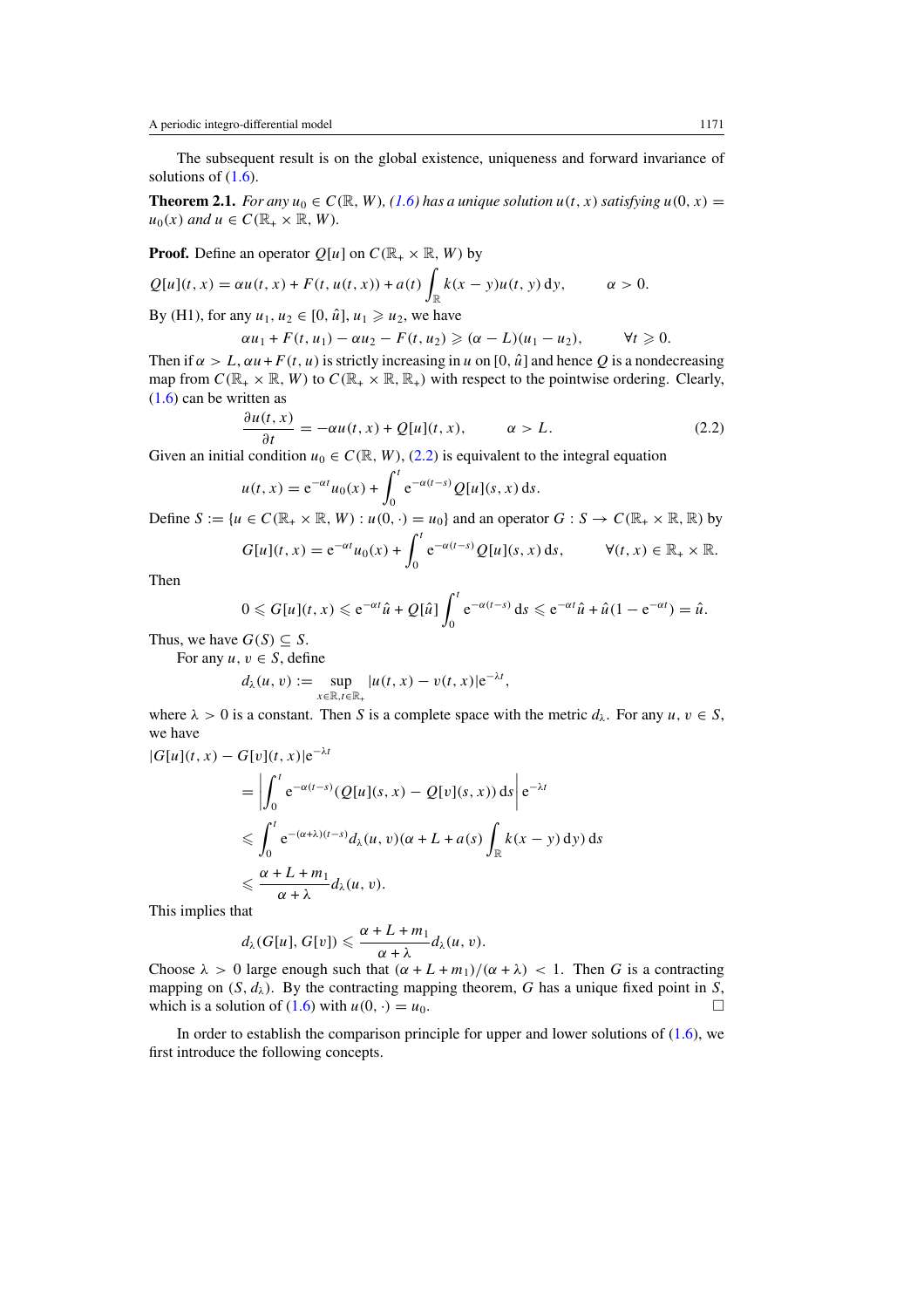<span id="page-5-0"></span>**Definition 2.2.** *A function*  $\bar{u} \in C(\mathbb{R}_+ \times \mathbb{R}, W)$  *is called an upper solution of [\(1.6\)](#page-2-0) if*  $\partial \bar{u}/\partial t$ *exists and*

$$
\frac{\partial \bar{u}(t,x)}{\partial t} \geqslant F(t, \bar{u}(t,x)) + a(t) \int_{\mathbb{R}} k(x-y) \bar{u}(t,y) \,dy.
$$

*A function*  $u \in C(\mathbb{R}_+ \times \mathbb{R}, W)$  *is called a lower solution of*  $(1.6)$  *if*  $\partial u(t, x)/\partial t$  *exists and* 

$$
\frac{\partial \underline{u}(t,x)}{\partial t} \leqslant F(t, \underline{u}(t,x)) + a(t) \int_{\mathbb{R}} k(x-y) \underline{u}(t,y) \, dy.
$$

**Theorem 2.3.** *Let*  $\bar{u}(t, x)$  *and*  $\underline{u}(t, x)$  *be upper and lower solutions of [\(1.6\)](#page-2-0), respectively. If*  $\bar{u}(0, \cdot) \geq u(0, \cdot)$ *, then*  $\bar{u}(t, \cdot) \geq u(t, \cdot)$  *for all*  $t \geq 0$ *.* 

**Proof.** Define  $v(t, x) = \bar{u}(t, x) - \underline{u}(t, x)$  for all  $(t, x) \in \mathbb{R}_+ \times \mathbb{R}$ , and  $w(t) = \inf_{x \in \mathbb{R}} v(t, x)$ for all  $t \ge 0$ . Obviously,  $w(t)$  is continuous in t and  $w(0) \ge 0$ . Now we show that  $w(t) \ge 0$ for all  $t \ge 0$ . Assume, for the sake of contradiction, that this is not true. Then for  $\delta > 0$ , there is  $t_0 > 0$  such that  $w(t_0) < 0$  and

$$
w(t_0)e^{-\delta t_0} = \min_{t \in [0, t_0]} w(t)e^{-\delta t} < w(\tau)e^{-\delta \tau}, \qquad \forall \tau \in [0, t_0). \tag{2.3}
$$

It follows that there exists a sequence of points  $\{x_k\}_{k=1}^{\infty}$  such that  $v(t_0, x_k) < 0$  for all  $k \ge 1$ and  $\lim_{k\to\infty} v(t_0, x_k) = w(t_0)$ . Let  $\{t_k\}_{k=1}^{\infty} \subseteq [0, t_0]$  be a sequence such that

$$
v(t_k, x_k) e^{-\delta t_k} = \min_{t \in [0, t_0]} v(t, x_k) e^{-\delta t}.
$$
\n(2.4)

For any  $\varepsilon \in (0, t_0)$ , let  $m_{\varepsilon} = \min_{t \in [0, t_0 - \varepsilon]} w(t) e^{-\delta t}$ . By (2.3), we have

$$
\lim_{k\to\infty}v(t_0,x_k)e^{-\delta t_0}=w(t_0)e^{-\delta t_0}
$$

Thus, there exists an integer  $K_{\varepsilon}$  such that for all  $k \geq K_{\varepsilon}$ ,

$$
v(t_0, x_k) e^{-\delta t_0} < m_\varepsilon \leqslant w(t) e^{-\delta t} \leqslant v(t, x_k) e^{-\delta t}, \qquad \forall t \in [0, t_0 - \varepsilon].
$$

By  $(2.4)$ , we obtain

$$
v(t_k, x_k) e^{-\delta t_k} = \min_{t \in [0, t_0]} v(t, x_k) e^{-\delta t} \leqslant v(t_0, x_k) e^{-\delta t_0},
$$

and hence,  $t_k \in [t_0 - \varepsilon, t_0]$  for all  $k \ge K_{\varepsilon}$ . It then follows that,  $\lim_{k \to \infty} t_k = t_0$ . Since

$$
v(t_0, x_k) e^{-\delta t_0} \geqslant v(t_k, x_k) e^{-\delta t_k} \geqslant w(t_k) e^{-\delta t_k} \geqslant w(t_0) e^{-\delta t_0},
$$

we have

$$
v(t_0, x_k) e^{-\delta(t_0 - t_k)} \geqslant v(t_k, x_k) \geqslant w(t_0) e^{-\delta(t_0 - t_k)}.
$$

Letting  $k \to \infty$ , we obtain  $\lim_{k \to \infty} v(t_k, x_k) = w(t_0)$ . Then (2.4) implies that,

$$
0 \geqslant \frac{\partial (v(t, x_k)e^{-\delta t})}{\partial t}\bigg|_{t=t_k^-} = e^{-\delta t_k} \bigg(\frac{\partial v(t_k, x_k)}{\partial t} - \delta v(t_k, x_k)\bigg),
$$

and hence,  $(\partial v(t_k, x_k)/\partial t) \leq \delta v(t_k, x_k)$ . Since  $v(t_k, x_k) < 0$ , we have

$$
\frac{\partial v(t_k, x_k)}{\partial t} = \frac{\partial \bar{u}(t_k, x_k)}{\partial t} - \frac{\partial \underline{u}(t_k, x_k)}{\partial t}
$$
  
=  $F(t_k, \bar{u}(t_k, x_k)) - F(t_k, \underline{u}(t_k, x_k)) + a(t_k) \int_{\mathbb{R}} k(x_k - y)(\bar{u}(t_k, y) dy - \underline{u}(t_k, y)) dy$   
 $\geq Lv(t_k, x_k) + a(t_k) \int_{\mathbb{R}} k(x_k - y)v(t_k, y) dy.$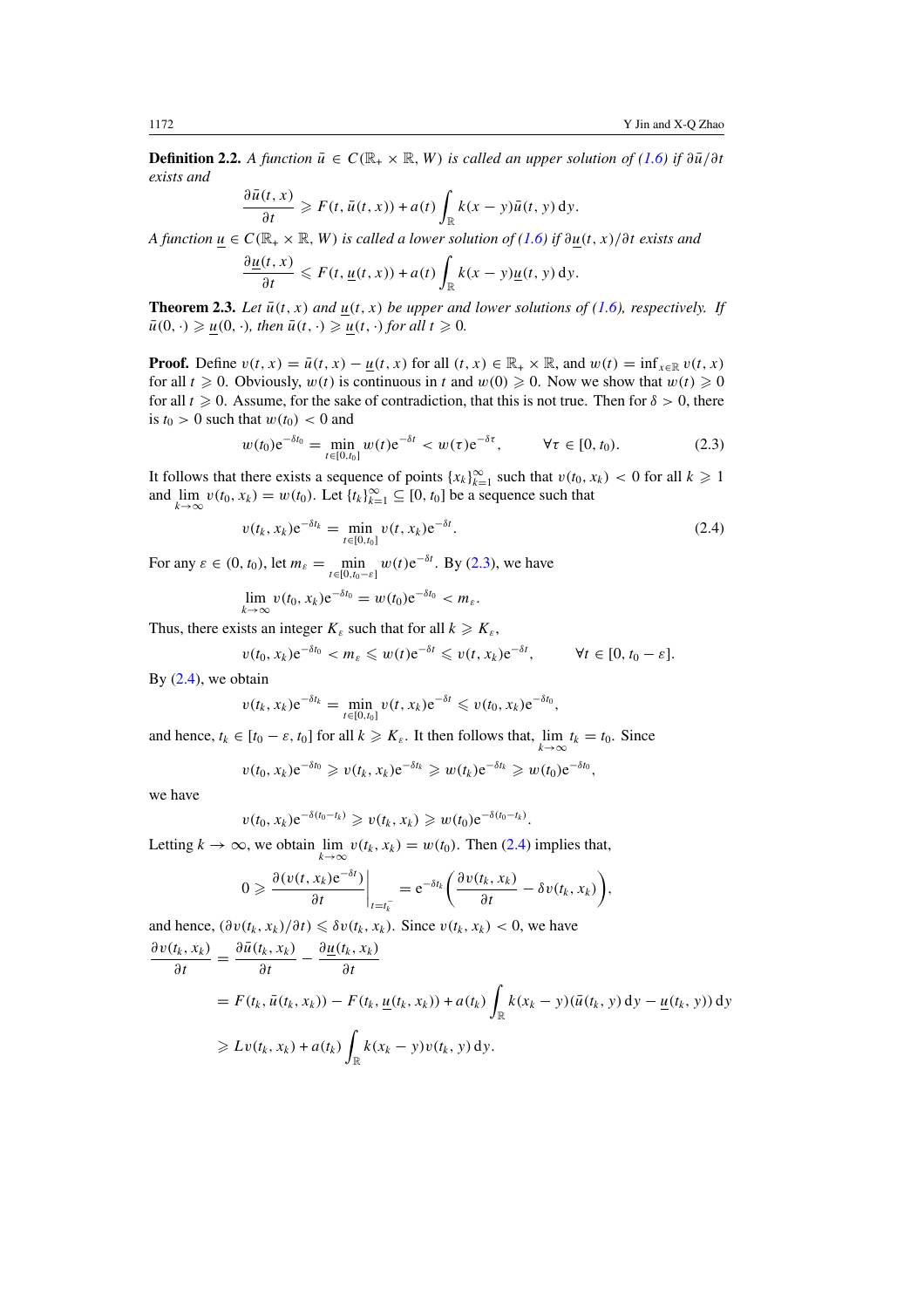<span id="page-6-0"></span>Then

$$
0 \leq \frac{\partial v(t_k, x_k)}{\partial t} - Lv(t_k, x_k) - a(t_k) \int_{\mathbb{R}} k(x_k - y)v(t_k, y) dy
$$
  
\n
$$
\leq (\delta - L)v(t_k, x_k) - a(t_k) \int_{\mathbb{R}} k(x_k - y)v(t_k, y) dy
$$
  
\n
$$
\leq (\delta - L)v(t_k, x_k) - a(t_k)w(t_k)
$$
  
\n
$$
\leq (\delta - L)v(t_k, x_k) - m_1 w(t_k).
$$

Letting  $k \to \infty$ , we have  $0 \leq (\delta - L - m_1)w(t_0)$ . For  $\delta > L + m_1$ , this implies that  $w(t_0) \geq 0$ , a contradiction. Therefore, for any  $t \ge 0$ , we have  $w(t) \ge 0$ . Thus,  $v(t, x) \ge 0$ , and hence,  $\bar{u}(t, \cdot) \geq \underline{u}(t, \cdot)$  for all  $t \geq 0$ .

#### **3. The asymptotic speed of spread**

In this section, we use the theory in the appendix to establish the existence of the asymptotic speed of spread and its explicit formula.

Define a family of operators  $Q_t$  on  $C(\mathbb{R}, W)$  by

$$
Q_t[\varphi](x) := u(t, x), \qquad \forall x \in \mathbb{R}, \quad t \geq 0,
$$

where  $u(t, x)$  is the solution of [\(1.6\)](#page-2-0) satisfying  $u(0, x) = \varphi(x)$  for all  $x \in \mathbb{R}$ .

**Lemma 3.1.**  $\{Q_t\}_{t\geq0}$  *is a monotonic periodic semiflow on*  $C(\mathbb{R}, W)$ *.* 

**Proof.** We first prove that  $Q_t$  is a periodic semiflow on  $C(\mathbb{R}, W)$  in the sense of definition [5.3](#page-20-0) in the appendix. Clearly,  $Q_t$  satisfies (i). Property (ii) follows from the existence and uniqueness of solutions to  $(1.6)$ . It remains to prove (iii).

Given  $\varphi \in C(\mathbb{R}, W)$ . By the form of [\(1.6\)](#page-2-0), it is easy to see that  $\partial u(t, x)/\partial t$  is bounded for all  $(t, x) \in \mathbb{R}_+ \times \mathbb{R}$  and hence, there exists  $\overline{L} = \overline{L}(\varphi) > 0$  such that  $| \partial u(t, x) / \partial t | \leq L$ . This implies that

$$
| u(t_1, x) - u(t_2, x) | \le L | t_1 - t_2 |,
$$
  $\forall x \in \mathbb{R}, t_1, t_2 \in \mathbb{R}_+.$ 

Thus,  $Q_t[\varphi] = u(t, \cdot)$  is continuous in  $t \in \mathbb{R}_+$  with respect to the compact open topology. We further prove the following claim.

**Claim.** *For any*  $\varepsilon > 0$  *and*  $t_0 > 0$ *, there exist*  $\delta = \delta(\varepsilon, t_0) > 0$  *and*  $M = M(\varepsilon, t_0) > 0$  *such that if*  $\varphi_1, \varphi_2 \in C(\mathbb{R}, W)$  *with*  $|\varphi_1(x) - \varphi_2(x)| < \delta$  for all  $x \in [z - M, z + M]$  *for some*  $z \in \mathbb{R}$ *, then*  $|u_1(t, z) - u_2(t, z)| \le \varepsilon$  *for all*  $t \in [0, t_0]$ *, where*  $u_1(t, x)$  *and*  $u_2(t, x)$  *are solutions to [\(1.6\)](#page-2-0)* with initial functions  $\varphi_1$  and  $\varphi_2$ , respectively.

Note that  $(1.6)$  admits the spatial translation invariance, that is, if  $u(t, x)$  is a solution to [\(1.6\)](#page-2-0), then so is  $u(t, x - x_0)$  for any  $x_0 \in \mathbb{R}$ . Thus, it suffices to prove the claim for  $z = 0$ . Let  $w(t, x) = u_1(t, x) - u_2(t, x)$ . Then  $w(t, x)$  satisfies

$$
\frac{\partial w(t,x)}{\partial t} = F(t, u_1(t,x)) - F(t, u_2(t,x)) + a(t) \int_{\mathbb{R}} k(x-y) w(t, y) dy.
$$

*Case 1.*  $\varphi_1 \geq \varphi_2$ . By theorem [2.3,](#page-5-0)  $u_1(t, x) \geq u_2(t, x)$  for all  $t \geq 0, x \in \mathbb{R}$ . Then  $w(t, x) \geq 0$  and

$$
\frac{\partial w(t,x)}{\partial t}\leqslant Lw(t,x)+a(t)\int_{\mathbb{R}}k(x-y)w(t,y)\,dy,\qquad \forall t\geqslant 0,\quad x\in\mathbb{R}.
$$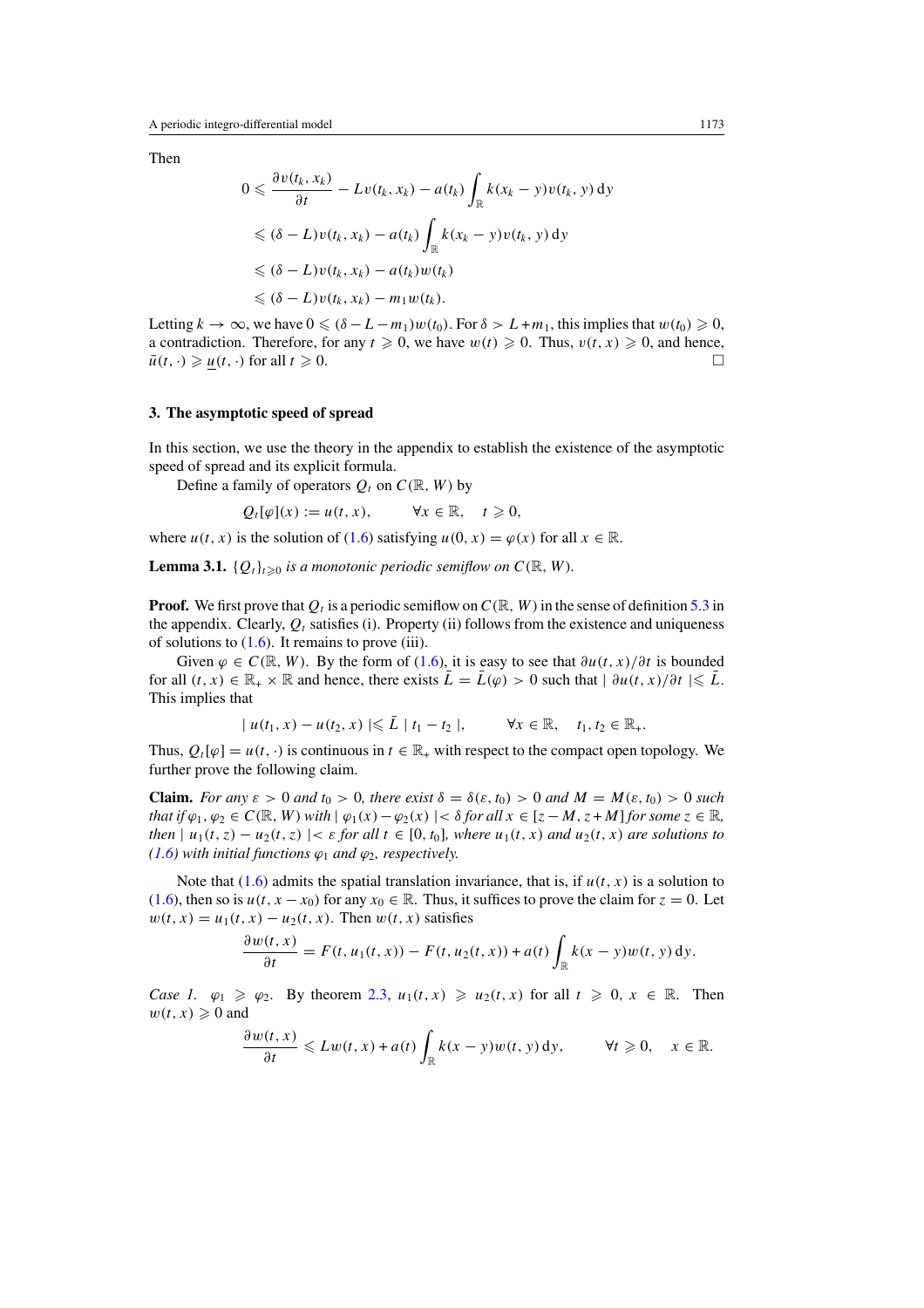We write the linear integro-differential system

$$
\frac{\partial v(t, x)}{\partial t} = Lv(t, x) + a(t) \int_{\mathbb{R}} k(x - y)v(t, y) dy
$$
\n(3.1)

as a system of integral equations

$$
v(t, x) = e^{Lt} \varphi(x) + \int_0^t e^{L(t-s)} a(s) \int_{\mathbb{R}} k(x - y) v(s, y) \, dy \, ds,
$$
 (3.2)

where  $\varphi(x) = v(0, x) \in C(\mathbb{R}, W)$ . Define  $V_0(t, x) = e^{Lt}\varphi(x)$  and

$$
V_m(t, x) = e^{Lt} \varphi(x) + \int_0^t e^{L(t-s)} a(s) \int_{\mathbb{R}} k(x - y) V_{m-1}(s, y) dy ds, \qquad \forall t \geq 0,
$$
  

$$
x \in \mathbb{R}, \quad m \geq 1.
$$
 (3.3)

By induction, we have

$$
V_m(t,x) = \sum_{k=0}^m a_k(\varphi)(t,x),
$$

where  $a_0(\varphi)(t, x) = e^{Lt}\varphi(x), a_k(\varphi)(t, x) = \int_0^t e^{L(t-s)}a(s) \int_{\mathbb{R}} k(x - y)a_{k-1}(\varphi)(s, y) dy ds.$ We define a map  $P: C_{\hat{u}} \to C$  by

$$
P[\varphi](x) = \int_{\mathbb{R}} k(x - y)\varphi(y) \,dy, \qquad \forall \varphi \in C_{\hat{u}}, \quad x \in \mathbb{R}.
$$

Then  $P[0] = 0$ . For any  $\varepsilon > 0$  and  $K > 0$ , since  $\int_{\mathbb{R}} k(y) dy = 1$ , there is an  $M_0 > 0$  such that  $\int_{|y| \ge M_0} k(y) dy < (\varepsilon/2\hat{u})$ . For  $x \in [-K, K]$ , we have

$$
P[\varphi](x) = \int_{\mathbb{R}} k(y)\varphi(x - y) dy,
$$
  
= 
$$
\int_{-M_0}^{M_0} k(y)\varphi(x - y) dy + \int_{|y| \ge M_0} k(y)\varphi(x - y) dy
$$
  
\$\le 1 \cdot \max\_{y \in [-M\_0, M\_0]} \varphi(x - y) + \frac{\varepsilon}{2}.\$

Let  $\delta = \varepsilon/2$ . If  $\varphi(x) < \delta$  on  $x \in [-K - M_0, K + M_0]$ , then

$$
P[\varphi](x) < \frac{\varepsilon}{2} + \frac{\varepsilon}{2} = \varepsilon, \qquad \forall x \in [-K, K].
$$

Thus,  $P(\varphi)$  is continuous at  $\varphi = 0$  with respect to the compact open topology.

By induction and the assumption  $\int_{\mathbb{R}} k(x - y) dy = 1$  for all  $x \in \mathbb{R}$ , we see that

$$
a_k(\varphi)(t,x) \leqslant e^{Lt} \frac{m_1^k t^k}{k!} P^k[\varphi](x) \leqslant \frac{\hat{u}e^{Lt} m_1^k t^k}{k!},
$$

for  $(t, x) \in \mathbb{R}_+ \times \mathbb{R}$  for all  $\varphi \in C_{\hat{u}}$ . Thus, we have

$$
V_m(t,x)\leqslant \sum_{k=0}^m\frac{\hat{u}e^{Lt_0}m_1^kt_0^k}{k!},\qquad \forall (t,x)\in [0,t_0]\times \mathbb{R}.
$$

Hence, for any  $t_0 > 0$ , the sequence of functions  $V_m(t, x)$  converges to a function  $V(t, x) = \sum_{n=0}^{\infty} a_n(x)(t, x)$  uniformly for  $(t, x) \in [0, t] \times \mathbb{R}$ . Letting  $m \to \infty$  in  $(3, 3)$ , we see  $\sum_{k=0}^{\infty} a_k(\varphi)(t, x)$  uniformly for  $(t, x) \in [0, t_0] \times \mathbb{R}$ . Letting  $m \to \infty$  in (3.3), we see that  $V(t, x)$  satisfies (3.2) and  $V(0, x) = \varphi(x)$ , and hence  $V(t, x)$  is a solution of (3.1) with  $V(0, \cdot) = \varphi$ .

<span id="page-7-0"></span>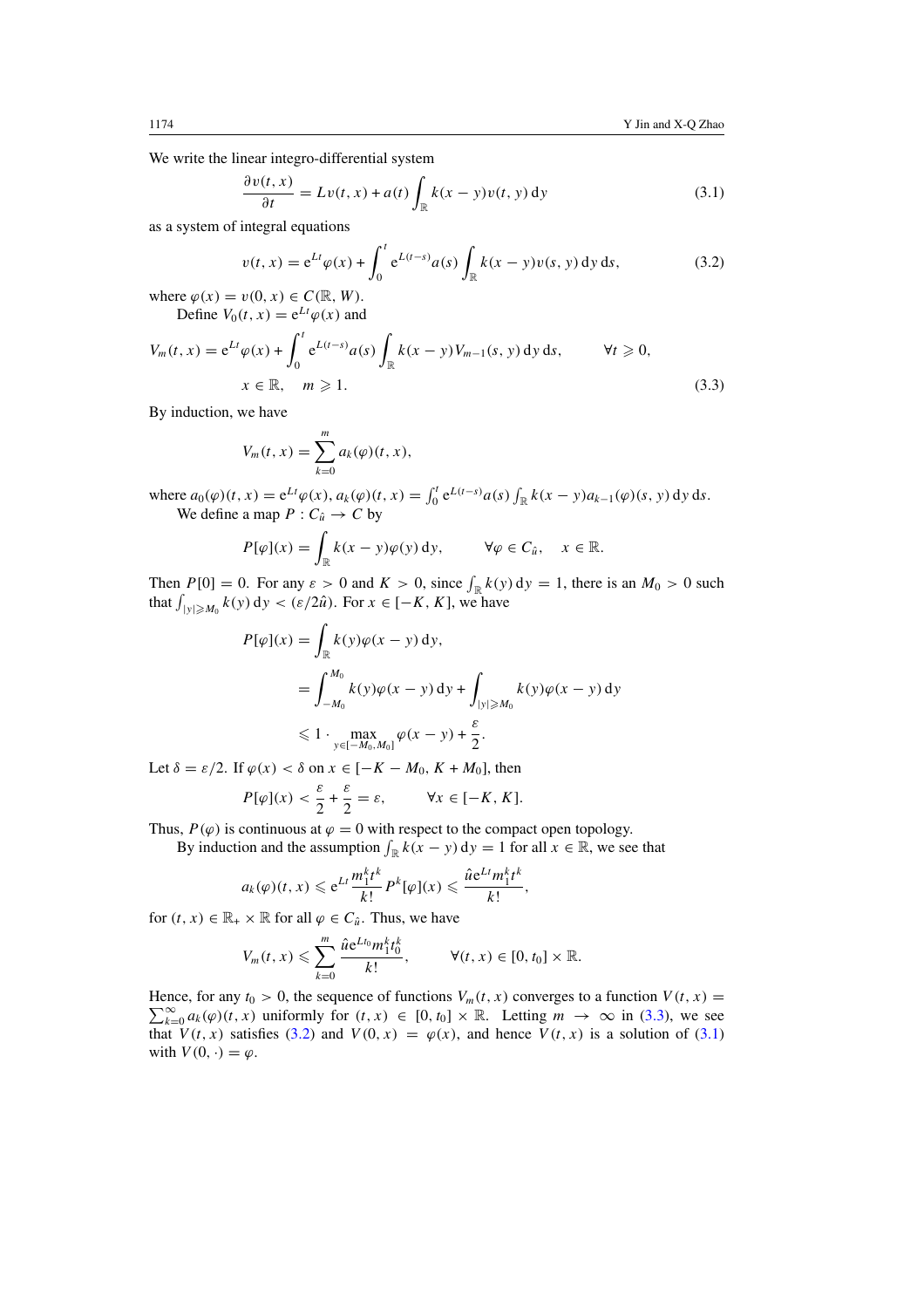Suppose that  $\bar{V}(t, x)$  is another solution of [\(3.1\)](#page-7-0) with  $\bar{V}(0, x) = \varphi(x)$ . It follows that

$$
|V(t, x) - \bar{V}(t, x)| = \left| \int_0^t e^{L(t-s)} a(s) \int_{\mathbb{R}} k(x - y)(V(s, y) - \bar{V}(s, y)) dy ds \right|
$$
  

$$
\leq \int_0^t e^{L(t-s)} a(s) \int_{\mathbb{R}} k(x - y) |V(s, y) - \bar{V}(s, y)| dy ds.
$$

Let 
$$
G(t) = \sup_{x \in \mathbb{R}, s \in [0,t]} |V(s, x) - \bar{V}(s, x)|
$$
. Then  
\n
$$
G(t) \le \int_0^t e^{L(t-s)} a(s) \int_{\mathbb{R}} k(x - y) G(s) \, dy \, ds = \int_0^t e^{L(t-s)} a(s) G(s) \, ds, \qquad \forall t \ge 0,
$$
\nwhich implies that

which implies that

$$
G(t)e^{-Lt} \leqslant m_1 \int_0^t e^{-Ls} G(s) \, ds \leqslant \varepsilon + m_1 \int_0^t e^{-Ls} G(s) \, ds, \qquad \forall \varepsilon > 0.
$$

By the Gronwall inequality, this implies that  $G(t)e^{-Lt} \leq \varepsilon e^{m_1 t}$  for all  $\varepsilon > 0$ , and hence  $G(t) \equiv 0$ . This proves the uniqueness of the solution of [\(3.1\)](#page-7-0) with  $V(0, \cdot) = \varphi$ .

Given  $t_0 > 0$ , since  $V_m(t, x) \to V(t, x)$  uniformly for  $[0, t_0] \times \mathbb{R}$ , it follows that for any *ε* > 0, there is an integer  $N = N(t_0, \varepsilon) > 0$  such that  $V(t, x) < V_N(t, x) + \varepsilon$  for all  $x \in \mathbb{R}$ ,  $t \in [0, t_0].$ 

By the continuity of  $P(\varphi)$  at  $\varphi = 0$ , we see that for any  $k \geq 0$ ,  $P^k(\varphi) : C_{\hat{u}} \to C$  is continuous at  $\varphi = 0$  with respect to the compact open topology. Then there is a sufficiently large  $M > 0$  and a small number  $\delta > 0$ , such that  $P^k(\varphi)(0) < \varepsilon$  for all  $0 \leq k \leq N$ , provided that  $\varphi \in C(\mathbb{R}, W)$  with  $\varphi(x) < \delta$  for all  $x \in [-M, M]$ . Thus,

$$
V_N(t,0)=\sum_{k=0}^N a_k(\varphi)(t,0)\leqslant \sum_{k=0}^N e^{Lt} \frac{m_1^kt^k}{k!} P^k(\varphi)(0)<\varepsilon e^{(m_1+L)t_0}, \qquad \forall t\in [0,t_0].
$$

It follows that  $V(t, 0) < \varepsilon + \varepsilon e^{(m_1 + L)t_0}$  for all  $t \in [0, t_0]$  provided that  $\varphi \in C(\mathbb{R}, W)$  with  $\varphi(x) < \delta$  for all  $x \in [-M, M]$ .

Let  $\varphi(x) = \varphi_1(x) - \varphi_2(x)$ . Then  $\varphi \in C(\mathbb{R}, W)$ . By the comparison principle, we have  $w(t, x) \leq V(t, x)$  for all  $t \geq 0, x \in \mathbb{R}$ , where  $V(0, x) = \varphi(x)$ . Thus,

$$
u_1(t, 0) - u_2(t, 0) = w(t, 0) \le V(t, 0) < (1 + e^{(m_1 + L)t_0})\varepsilon,
$$
  $\forall t \in [0, t_0],$ 

provided that  $0 \le \varphi_1(x) - \varphi_2(x) < \delta$  for all  $x \in [-M, M]$ .

*Case 2.*  $\varphi_1 \not\geq \varphi_2$ . In this case, we define

$$
\hat{\varphi}_1(x) = \max{\varphi_1(x), \varphi_2(x)}, \quad \hat{\varphi}_2(x) = \min{\varphi_1(x), \varphi_2(x)}, \qquad \forall x \in \mathbb{R}
$$

and let  $\hat{u}_1(t, x)$  and  $\hat{u}_2(t, x)$  be solutions to [\(1.6\)](#page-2-0) through initial functions  $\hat{\varphi}_1$  and  $\hat{\varphi}_2$ , respectively.

Then  $\hat{\varphi}_1(x) - \hat{\varphi}_2(x) = |\varphi_1(x) - \varphi_2(x)|$  and  $\hat{u}_2(t, x) \le u_1(t, x), u_2(t, x) \le \hat{u}_1(t, x)$  for all  $(t, x) \in \mathbb{R}_+ \times \mathbb{R}$ . Thus,  $|u_1(t, x) - u_2(t, x)| \leq \hat{u}_1(t, x) - \hat{u}_2(t, x)$ . By case 1, we see that the claim also holds for  $\varphi_1$  and  $\varphi_2$  with  $\varphi_1 \not\geq \varphi_2$ .

By the claim above,  $Q_t[\varphi]$  is continuous in  $\varphi$  with respect to the compact open topology, uniformly for *t* in any bounded interval. Thus,  $Q_t[\varphi]$  is continuous in  $(t, \varphi) \in \mathbb{R}_+ \times C(\mathbb{R}, W)$ , i.e.  $Q_t$  satisfies definition [5.3\(](#page-20-0)iii). Therefore,  $Q_t$  is a continuous  $\omega$ -periodic semiflow on  $C(\mathbb{R}, W)$ . By theorem [2.3,](#page-5-0) the map  $Q_t$  is monotonic on  $C(\mathbb{R}, W)$  for each  $t > 0$ .

**Lemma 3.2.** Assume that (H1) holds. Then for each  $t > 0$ , the solution map  $Q_t$  of [\(1.6\)](#page-2-0) *satisfies (A1)–(A3) in the appendix with*  $b_0 = \hat{u}$  *and*  $Q_\omega$  *satisfies (A4) in the appendix with*  $b_0 = u^*(0)$ *.*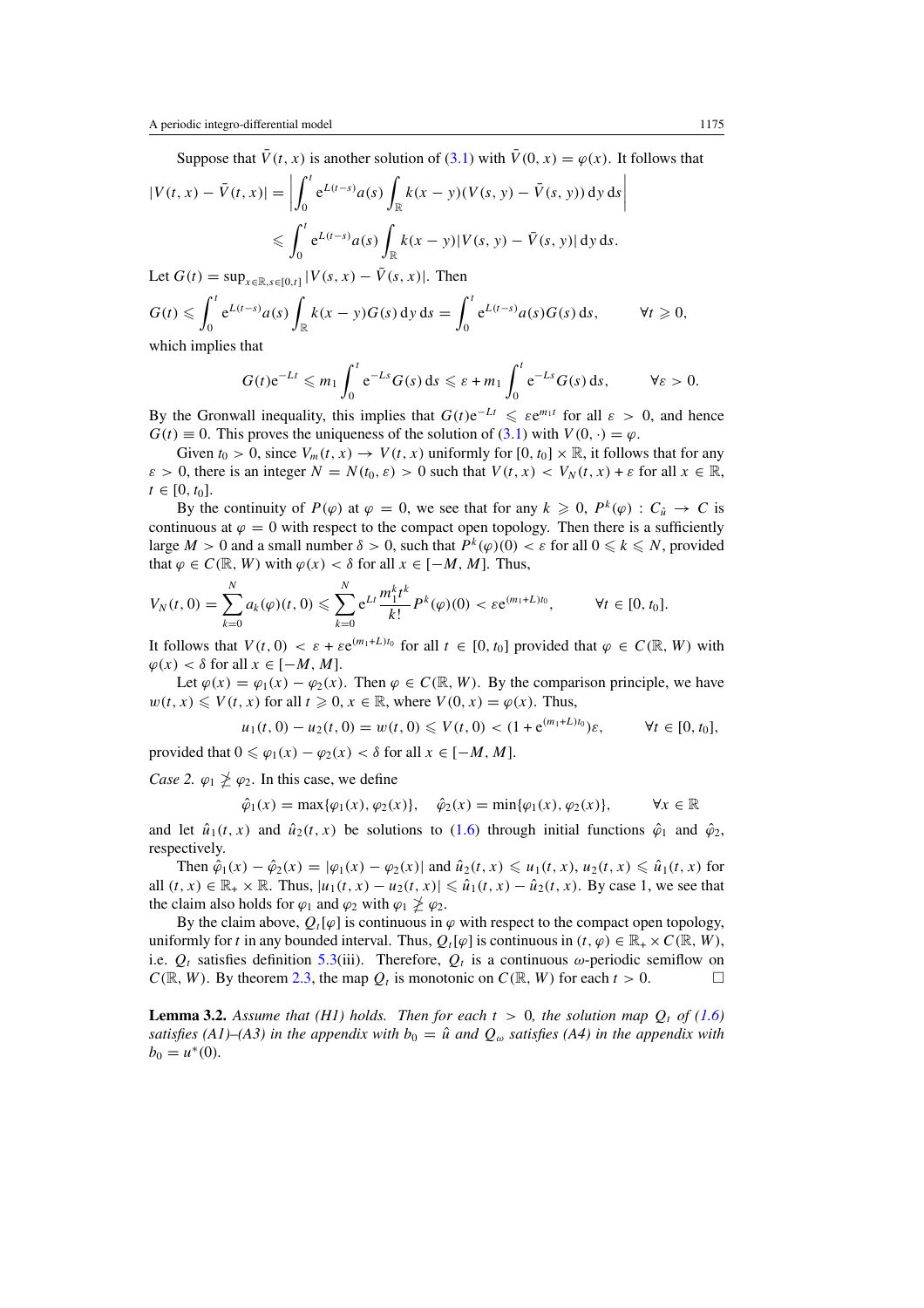<span id="page-9-0"></span>**Proof.** By lemma [3.1,](#page-6-0) it is easy to see that  $Q_t$  satisfies (A1)–(A3) with  $b_0 = \hat{u}$ . Let  $\hat{Q}_t = Q_t|_{[0,\hat{u}]}$ . Then  $\hat{Q}_t : [0,\hat{u}] \to [0,\hat{u}]$  is the *ω*-periodic semiflow generated by [\(2.1\)](#page-3-0). Since  $(2.1)$  is a scalar equation, the uniqueness of solutions implies that  $\hat{Q}_t$  is strongly monotonic on [0,  $\hat{u}$ ]. Note that [\(2.1\)](#page-3-0) has a positive  $\omega$ -periodic solution  $u^*(t)$  which is globally asymptotically stable in (0,  $\hat{u}$ ]. We see that  $\hat{Q}_\omega$  is strongly monotonic on [0,  $\hat{u}$ ], and has only two fixed points 0 and  $u^*(0)$  in [0,  $\hat{u}$ ]. Thus, by the Dancer–Hess connecting orbit lemma (see, e.g. [\[32\]](#page-22-0)), the map  $\hat{Q}_{\omega}$  admits a strongly monotonic full orbit connecting 0 to  $u^*(0)$ . Therefore,  $Q_{\omega}$  satisfies (A4) with  $b_0 = u^*(0)$ .

Consider the linearized system of [\(1.6\)](#page-2-0) at the zero solution

$$
\frac{\partial u(t, x)}{\partial t} = g(t, 0)u(t, x) + a(t) \int_{\mathbb{R}} k(x - y)u(t, y) dy
$$
  
=  $g(t, 0)u(t, x) + a(t) \int_{\mathbb{R}} k(y)u(t, x - y) dy.$  (3.4)

For any  $\alpha \in (0, \Delta)$ , let  $u(t, x) = e^{-\alpha x} v(t)$ . Substituting  $u(t, x)$  into (3.4) yields

$$
e^{-\alpha x}v'(t) = g(t, 0)e^{-\alpha x}v(t) + a(t)\int_{\mathbb{R}} k(y)e^{-\alpha(x-y)}v(t) dy.
$$

Then

$$
v'(t) = A(\alpha, t)v(t),
$$
\n(3.5)

where

$$
A(\alpha, t) = g(t, 0) + a(t) \int_{\mathbb{R}} k(y) e^{\alpha y} dy.
$$
 (3.6)

Thus, if  $v(t)$  is a solution of (3.5), then  $u(t, x) = e^{-\alpha x} v(t)$  is a solution of (3.4).

Note that the solution of (3.5) can be expressed as  $v(t, v_0) = v_0 e^{\int_0^t A(\alpha, s) ds}$  for all  $v_0 \in \mathbb{R}$ . Define

$$
B_{\alpha}^{t}[v_0] := M_t[v_0 e^{-\alpha x}](0) = v(t, v_0) = v_0 e^{\int_0^t A(\alpha, s) ds},
$$

where  $M_t$  is the linear solution map defined by (3.4) and  $v(t, v_0)$  is the solution of (3.5) with  $v(0, v_0) = v_0$ . Therefore,  $B^t_\alpha$  is the solution map associated with (3.5) on R and  $B^t_\alpha$ is strongly positive for each  $t > 0$  in the sense that  $B^t_\alpha[v_0] > 0$  for all  $v_0 > 0$ . Then  $B^{\omega}_{\alpha}(v_0) = v_0 e^{\int_0^{\omega} A(\alpha, s) ds}$ . Let  $\gamma(\alpha) := e^{\int_0^{\omega} A(\alpha, s) ds}$ , and define a function

$$
\Phi(\alpha) := \frac{1}{\alpha} \ln \gamma(\alpha) = \frac{1}{\alpha} \ln e^{\int_0^{\omega} A(\alpha, s) ds} = \frac{\int_0^{\omega} g(t, 0) dt + \int_0^{\omega} a(t) dt \int_{\mathbb{R}} k(y) e^{\alpha y} dy}{\alpha}.
$$
 (3.7)

By [\[14,](#page-21-0) theorem 3.8], we have the following result.

**Lemma 3.3.** *The following statements are valid*

- *(1)*  $\Phi(\alpha) \rightarrow \infty$  *as*  $\alpha \rightarrow 0$ .
- *(2)*  $Φ(α)$  *is decreasing near* 0*.*
- (3)  $\Phi'(\alpha)$  *changes its sign at most once on*  $(0, \Delta)$ *.*
- (4)  $\lim_{\alpha \to \Delta^-}$  Φ(α) exists, where the limit may be infinite.

**Proposition 3.4.** *Assume that (H1) and (H2) hold. Let c*<sup>∗</sup> *<sup>ω</sup> be the asymptotic speed of spread of*  $Q_{\omega}$ *. Then*  $c_{\omega}^* = \inf_{0 < \alpha < \Delta} \Phi(\alpha)$ *.*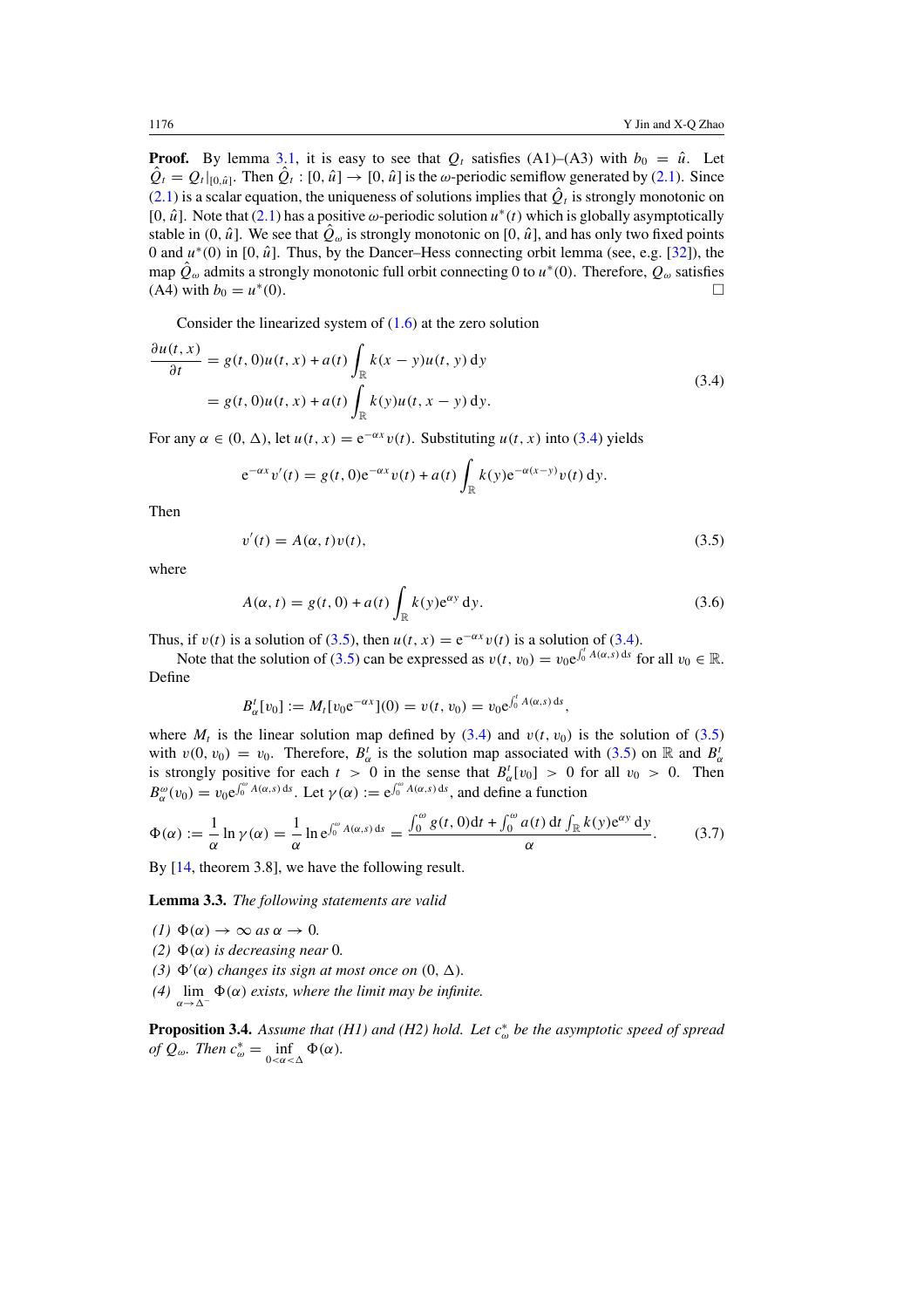**Proof.** By (H1) and the definitions of  $A(\alpha, t)$  and  $\gamma(\alpha)$ , we see that

$$
\gamma(0) = e^{\int_0^{\omega} A(0,s) ds} = e^{\int_0^{\omega} (g(s,0) + a(s) \int_{\mathbb{R}} k(y) dy) ds} = e^{\int_0^{\omega} (g(s,0) + a(s)) ds} > 1,
$$

and hence, condition (B7) in the appendix is satisfied.

We first consider the case where  $\Delta = \infty$ . Since  $\int_{\mathbb{R}} k(y) dy = 1$ , i.e.  $2 \int_0^{\infty} k(y) dy = 1$ , there is a sufficiently small  $y_0 > 0$  such that  $\int_{y_0}^{\infty} k(y) dy > 0$ . Then

$$
\int_{\mathbb{R}} e^{\alpha y} k(y) dy \geqslant \int_{y_0}^{\infty} e^{\alpha y} k(y) dy \geqslant e^{\alpha y_0} \int_{y_0}^{\infty} k(y) dy > 0,
$$

and hence,

$$
\lim_{\alpha \to \infty} \Phi(\alpha) = \lim_{\alpha \to \infty} \frac{\int_0^{\omega} a(t) \int_{\mathbb{R}} k(y) e^{\alpha y} dy dt}{\alpha} \geqslant \int_{y_0}^{\infty} k(y) dy \cdot \int_0^{\omega} a(t) dt \cdot \lim_{\alpha \to \infty} \frac{e^{\alpha y_0}}{\alpha} = \infty.
$$

Thus, the infimum of  $\Phi(\alpha)$  is attained at some value  $\bar{\alpha} \in (0, \infty)$ .

Note that  $M_{\omega}$  and  $B_{\alpha}^{\omega}$  satisfy (B1)–(B7) in the appendix and that (H1) implies  $F(t, u) \leq$  $g(t, 0)u$  for all  $u \ge 0$ . By the comparison theorem, we have  $Q_{\omega}[\varphi] \le M_{\omega}[\varphi]$  for  $\varphi \in C_{u^*(0)}$ . Thus, theorem [5.2](#page-19-0) implies that  $c_{\omega}^* \le \inf_{0 < \alpha < \infty} \Phi(\alpha)$ .

By (H1),  $\lim_{u\to 0^+} (F(t, u)/u) = g(t, 0)$  uniformly for  $t \in [0, \omega]$ . It then follows that for any  $\varepsilon \in (0, 1)$ , there exists  $\delta > 0$  such that  $F(t, u) > (g(t, 0) - \varepsilon)u$  for all  $0 < u < \delta, t \in [0, \omega]$ . Moreover, there is  $\eta = \eta(\delta) > 0$  such that for any  $\varphi \in C_\eta$ , we have

$$
0 \leqslant Q_t[\varphi](x) \leqslant Q_t[\eta] < \delta, \qquad \forall x \in \mathbb{R}, \quad t \in [0, \omega].
$$

Thus, for any  $\varphi \in C_n$ , the solution  $u(t, x)$  to [\(1.6\)](#page-2-0) through the initial function  $\varphi$  satisfies

$$
\frac{\partial u(t,x)}{\partial t} \geqslant (g(t,0)-\varepsilon)u + a(t)\int_{\mathbb{R}} k(x-y)u(t,y) \,dy, \qquad \forall x \in \mathbb{R}, \quad t \in [0,\omega].
$$

Let  $M_t^{\varepsilon}$ ,  $t \ge 0$ , be the solution maps associated with the linear system

$$
\frac{\partial u(t,x)}{\partial t} = (g(t,0) - \varepsilon)u + a(t) \int_{\mathbb{R}} k(x-y)u(t,y) \,dy.
$$

The comparison principle implies that  $M_t^{\varepsilon}[\varphi] \leq Q_t[\varphi]$  for all  $\varphi \in C_\eta$ ,  $t \in [0, \omega]$ . In particular,  $M_{\omega}^{\varepsilon}[\varphi] \leq Q_{\omega}[\varphi]$  for all  $\varphi \in C_{\eta}$ . A similar analysis can be made for  $M_t^{\varepsilon}$  as for  $M_t$ . It follows from theorem [5.2](#page-19-0) that  $\inf_{0 < \alpha < \infty} \Phi_{\varepsilon}(\alpha) \leq c_{\omega}^*$ .

By two estimates of *c*<sup>∗</sup> *<sup>ω</sup>* above, we have

$$
\inf_{0<\alpha<\infty}\Phi_{\varepsilon}(\alpha)\leqslant c_{\omega}^*\leqslant \inf_{0<\alpha<\infty}\Phi(\alpha),\qquad \forall \varepsilon\in(0,1).
$$

Letting  $\varepsilon \to 0$ , we then obtain  $c_{\omega}^* = \inf_{0 < \alpha < \infty} \Phi(\alpha)$ .

In the case where  $\Delta < \infty$ , we define a sequence of kernels  $k_m(x)$  by  $k_m(x) = k(x)$ if  $|x| \le m$ , and  $k_m(x) = 0$  if  $|x| > m$ . For sufficiently large *m*, let  $c^*_{\omega}(m)$  be the spreading speed of the period map of  $(1.6)$  with  $k(x)$  replaced by  $k_m(x)$ . It then follows that  $c_{\omega}^* = \lim_{m \to \infty} c_{\omega}^*(m)$ . Since  $k_m(x)$  has compact support, using the formula for  $c_{\omega}^*(m)$ , we further obtain  $c_{\omega}^* = \inf_{0 < \alpha < \Delta}$  $\Phi(\alpha)$ .

The following result shows that  $c^* := (c^*_{\omega}/\omega) = (1/\omega) \inf_{0 < \alpha < \Delta}$  $\frac{\int_0^{\omega} A(\alpha, s) ds}{\alpha}$  is the spreading speed of solutions of  $(1.6)$  with initial functions having compact supports.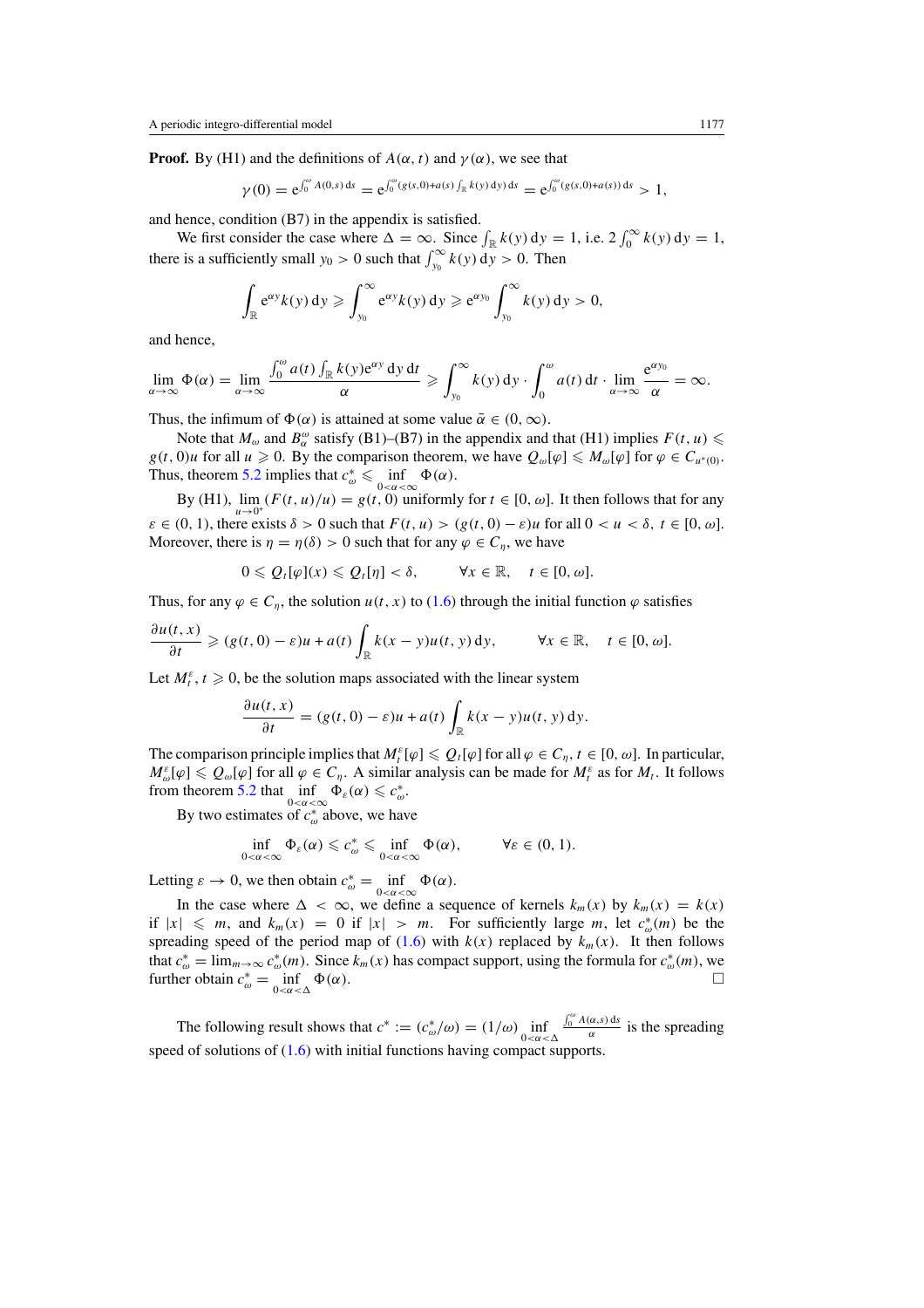<span id="page-11-0"></span>**Theorem 3.5.** Assume that (H1) and (H2) hold and let  $c^* = c^*_{\omega}/\omega$  and  $u(t, x)$  be the solution *to* [\(1.6\)](#page-2-0) with initial function  $\varphi \in C_{u^*(0)}$ . Then the following statements are valid:

- *(1) For any*  $c > c^*$ *, if*  $\varphi(x) = 0$  *for x outside a bounded interval, then*  $\lim_{t \to \infty, |x| \ge c^t} u(t, x) = 0$ *.*
- *(2) For any*  $0 < c < c^*$ *, there is a positive number r such that if*  $\varphi(x) > 0$  *for x on an interval of length*  $2r$ *, then*  $\lim_{t \to \infty, |x| \le c} (u(t, x) - u^*(t)) = 0.$
- *(3) In the case where*  $a(t) > 0$  *for all*  $t \in \mathbb{R}$ *, for any*  $c \in (0, c^*)$ *, if*  $\varphi \neq 0$ *, then*  $\lim_{t \to \infty, |x| \leq c} (u(t, x) - u^*(t)) = 0.$

**Proof.** The conclusion (1) follows from theorem [5.4.](#page-20-0)

By (H1), we have  $F(t, u) \leq g(t, 0)u$  for all  $u \in [0, u^*(0)]$ . Then the proof of proposition [3.4](#page-9-0) implies that there is a sequence of linear operators  ${M_n}_{n=1}^{+\infty}$  with  $\varepsilon_n = (1/n)$  for all  $n \in \mathbb{N}$ , such that each  $M_n[\varphi] \leq \varrho_\omega[\varphi]$  for all  $\varphi \in C_{\sigma_n}$ , for some  $\sigma_n > 0$ ,  $n \in \mathbb{N}$ . Moreover, each  $M_n$  satisfies (B1)–(B7) in the appendix and the spreading speed  $c_n^*$  of  $M_n$  converges to  $c_{\omega}^*$ as  $n \to \infty$ . Let  $c < c^*$  be given. It then follows from [\[14,](#page-21-0) theorem 3.5] that  $r_\sigma$  can be chosen to be independent of  $\sigma > 0$ . Thus, theorem [5.4](#page-20-0) implies the conclusion (2).

In the case where  $a(t) > 0$  for all  $t \in \mathbb{R}$ , we have  $m_2 := \min_{t \in [0,\omega]} a(t) > 0$ . To prove the conclusion (3), we need the following claim on the strong positivity of solutions.

**Claim.** *For any*  $\varphi \in C_{\hat{u}}$  *with*  $\varphi \neq 0$ *, the solution of* [\(1.6\)](#page-2-0) *through*  $\varphi$  *satisfies*  $u(t, x; \varphi) > 0$  *for*  $all(t, x) \in (0, +\infty) \times \mathbb{R}$ .

Indeed, for a given  $\varphi \in C_{\hat{u}}$  with  $\varphi \neq 0$ , we assume, without loss of generality, that  $\varphi(x) > 0$  for all  $x \in [-r, r]$  for some  $r > 0$ . Let  $u(t, x)$  be the solution to [\(1.6\)](#page-2-0) with initial function  $\varphi$ . It follows from the continuity of  $u(t, x)$ , there is an  $\varepsilon > 0$  such that  $u(t, x) > 0$ for all  $(t, x) \in [0, \varepsilon] \times (-r, r)$ .

Let  $\alpha$  be sufficiently large such that  $\alpha u + F(t, u)$  is increasing in  $u \in [0, \hat{u}]$ . Then  $\alpha u + F(t, u) \ge 0$  for all  $u \in [0, \hat{u}]$  and  $t \ge 0$ . By the proof of theorem [2.1,](#page-4-0) we have

$$
u(t, x) = \varphi(x)e^{-\alpha t} + \int_0^t e^{-\alpha(t-s)}[\alpha u(s, x) + F(s, u(s, x)) + a(s)\int_{\mathbb{R}} k(x - y)u(s, y) dy] ds
$$
  
\n
$$
\geq \int_0^t e^{-\alpha(t-s)}[\alpha u(s, x) + F(s, u(s, x)) + a(s)\int_{\mathbb{R}} k(x - y)u(s, y) dy] ds
$$
  
\n
$$
\geq m_2 \int_0^t e^{-\alpha(t-s)}\int_{\mathbb{R}} k(x - y)u(s, y) dy ds.
$$

Set  $[a_0, b_0] = [-r, r]$ . Since  $\int_{\mathbb{R}} k(y) dy = 1$ , there exist *p* and  $r_0$  with  $r_0 > 0$ , such that  $k(y) > 0$  for almost every  $y \in (p, p + r_0)$ . Then we have  $\int_0^t$ <sup>2</sup><sup>t</sup> ∫<sub>ℝ</sub> e<sup>-α(t-*s*)</sup> $k(x$ *y*)*u*(*s*, *y*) d*y* d*s* > 0 for any  $t \in (0, \varepsilon]$  and  $x \in (a_0 + p, b_0 + p + r_0)$ , which implies that  $u(t, x) > 0$  for all  $t \in (0, \varepsilon], x \in (a_0 + p, b_0 + p + r_0)$ . By induction,  $u(t, x) > 0$  for all  $(t, x) \in (0, \varepsilon] \times (a_0 + mp, b_0 + mp + mr_0)$  for all  $m \ge 1, m \in \mathbb{Z}$ . Let  $a_m = a_0 + mp$ ,  $b_m = b_0 + mp + mr_0$ . Thus,  $b_m - a_m \rightarrow \infty$  as  $m \rightarrow \infty$  and there exists an integer  $m^* > 0$ such that  $a_{m+1} - b_m < 0$  for all  $m \ge m^*$ . Let  $a^* = a_{m^*}$ . It follows that  $u(t, x) > 0$  for all *x* ∈ ∪<sub>*m* $\geq$ *m*<sup>\*</sup>(*a<sub>m</sub>*, *b<sub>m</sub>*) = (*a*<sup>\*</sup>, +∞) and *t* ∈ (0, *ε*]. Since *k*(−*y*) = *k*(*y*), we have *k*(*y*) > 0 for</sub> almost every  $y \in (-p - r_0, -p)$ . Then  $(x - (-p), x - (-p - r_0)) \cap (a^*, +\infty) \neq \emptyset$  for every *x* ∈  $(a^* - p - r_0, +∞)$ . It follows that  $u(t, x) > 0$  for  $t \in (0, \varepsilon]$  and  $x \in (a^* - p - r_0, +∞)$ . By induction,  $u(t, x) > 0$  for all  $(t, x) \in (0, \varepsilon] \times (a^* - mp - mr_0, +\infty)$  for all  $m \ge 0$ , which implies that  $u(t, x) > 0$  for all  $(t, x) \in (0, \varepsilon] \times \mathbb{R}$ .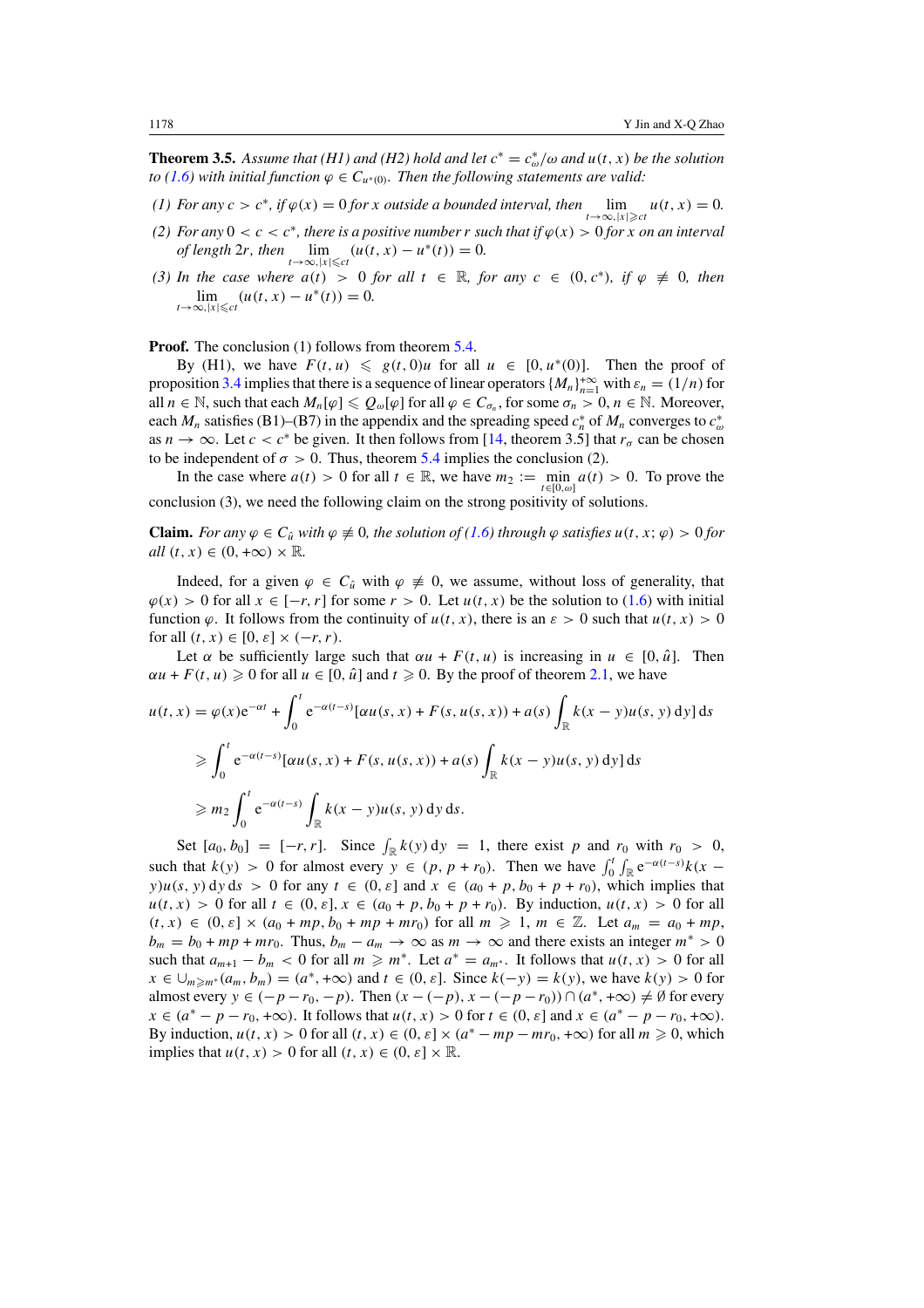<span id="page-12-0"></span>By  $(1.6)$ , we have

$$
\frac{\partial u(t,x)}{\partial t}\geq F(t,u(t,x)),\qquad \forall t\geq 0,\quad x\in\mathbb{R}.
$$

Given  $x \in \mathbb{R}$ . Let  $w(t)$ ,  $t \geq \varepsilon$ , be the unique solution of the ordinary differential system  $($ d*w* $/dt$  $) = F(t, w)$  satisfying  $w(\varepsilon) = u(\varepsilon, x) > 0$ . Then the standard comparison principle implies that  $u(t, x) \geq w(t) > 0$ , for all  $t \geq \varepsilon$ . Thus,  $u(t, x) > 0$  for all  $(t, x) \in [\varepsilon, +\infty) \times \mathbb{R}$ . Consequently,  $u(t, x) > 0$  for all  $(t, x) \in (0, +\infty) \times \mathbb{R}$ . This completes the proof of the claim.

For any  $\varphi \in C_{u^*(0)}$  with  $\varphi \neq 0$ , we fix  $t_0 > 0$  and take  $u(t_0, \cdot)$  as a new initial value for  $u(t, x)$ . By the above claim, we have  $u(t_0, x) > 0$  for all  $x \in \mathbb{R}$ , and hence, the conclusion (3) follows from the conclusion (2).  $\Box$ 

#### **4. Travelling waves**

In this section, we show that the spreading speed *c*<sup>∗</sup> is also the minimal wave speed for monotonic periodic travelling waves.

Recall that  $u(t, x) = U(t, x + ct)$  is said to be an *ω*-periodic travelling wave of [\(1.6\)](#page-2-0) connecting 0 to  $u^*(t)$  provided that it is a solution of (1.5),  $U(t, \xi)$  is  $\omega$ -periodic in *t*, and  $U(t, -\infty) = 0$  and  $U(t, \infty) = u^*(t)$  uniformly for  $t \in [0, \omega]$ .

Note that in sections 2 and 3, we have verified all assumptions in theorem [5.5.](#page-20-0) Consequently, we have the following result on the nonexistence of periodic travelling waves of  $(1.6)$ .

**Theorem 4.1.** *Assume that (H1) and (H2) hold. Let c*<sup>∗</sup> *<sup>ω</sup> be the asymptotic speed of spread of*  $Q<sub>ω</sub>$  *and*  $c<sup>*</sup> = c<sup>*</sup><sub>ω</sub>/ω$ *. Then for any*  $c ∈ (0, c<sup>*</sup>)$ *, system* [\(1.6\)](#page-2-0) *admits no continuous*  $ω$ -*periodic travelling wave solution*  $\phi(t, x + ct)$  *connecting* 0 *and*  $u^*(t)$ *.* 

Next, we apply theorem [5.6](#page-20-0) to prove the existence of left-continuous periodic travelling waves for [\(1.6\)](#page-2-0) when the wave speed  $c \geq c^*$ .

By the standard theory of ordinary differential equations in Banach spaces, it follows that for any  $u_0$  in  $L^\infty(\mathbb{R})$ , there exists a unique solution  $u(t, x)$  to [\(1.6\)](#page-2-0) with  $u(t, \cdot) \in L^\infty(\mathbb{R})$ for all  $t \geq 0$ .

**Proposition 4.2.** *Suppose that*  $u_1, u_2 \in C^1([0, T], L^\infty(\mathbb{R}))$  *for some*  $T \in (0, +\infty)$  *and that for any*  $t \in [0, T]$ *, there holds* 

$$
u_{1,t} - \left[ F(t, u_1(t, x)) + a(t) \int_{\mathbb{R}} k(x - y)u_1(t, y) dy \right] \le u_{2,t}
$$

$$
- \left[ F(t, u_2(t, x)) + a(t) \int_{\mathbb{R}} k(x - y)u_2(t, y) dy \right]
$$

*almost everywhere in*  $x \in \mathbb{R}$ *. Then,*  $u_1(T, x) \leq u_2(T, x)$  *almost everywhere in*  $x \in \mathbb{R}$  *if*  $u_1(0, x) \leq u_2(0, x)$  *almost everywhere in*  $x \in \mathbb{R}$ *.* 

**Proof.** We prove this proposition by similar arguments as in the proof of [\[30,](#page-22-0) proposition 18]. Let

$$
K = - \inf_{t \in [0, \omega], h > 0, u \in \mathbb{R}} \frac{F(t, u + h) - F(t, u)}{h}
$$

and

$$
v(t) = e^{Kt} (u_2 - u_1)(t), \qquad \forall t \in [0, T].
$$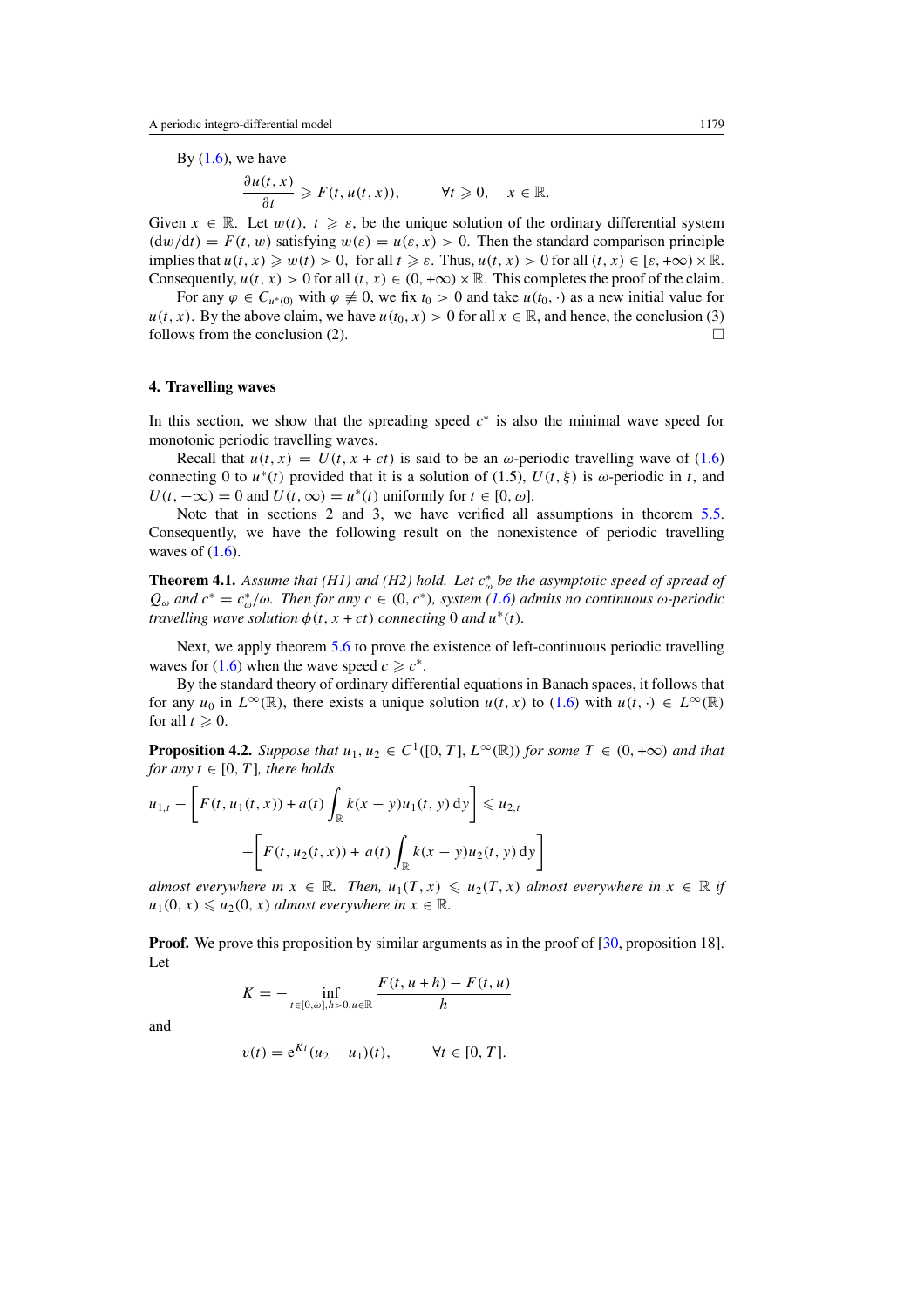<span id="page-13-0"></span>Then  $v \in C^1([0, T], L^\infty(\mathbb{R}))$  with  $v(0) = (u_2 - u_1)(0) \ge 0$  almost everywhere in  $x \in \mathbb{R}$ , and  $\frac{dv}{dt} = Ke^{Kt}(u_2 - u_1)(t) + e^{Kt}(u_{2,t} - u_{1,t})$  $= Kv(t) + e^{Kt}\alpha(t) + a(t) \int_{\mathbb{R}} k(x - y)v(t, y) dy + e^{Kt}(F(t, u_2) - F(t, u_1))$  $= Kv(t) + e^{Kt}\alpha(t) + a(t) \int_{\mathbb{R}} k(x - y)v(t, y) dy + e^{Kt}(F(t, u_1(t)))$  $+ e^{-Kt}v(t) - F(t, u_1)$ ,

where

$$
\alpha(t) = \left( u_{2,t} - \left[ F(t, u_2(t, x)) + a(t) \int_{\mathbb{R}} k(x - y) u_2(t, y) dy \right] \right) - \left( u_{1,t} - \left[ F(t, u_1(t, x)) + a(t) \int_{\mathbb{R}} k(x - y) u_1(t, y) dy \right] \right).
$$

Define

$$
G(t, w) = Kw(t) + e^{Kt} \alpha(t) + a(t) \int_{\mathbb{R}} k(x - y) w(t, y) dy + e^{Kt} (F(t, u_1(t)) + e^{-Kt} w(t)) - F(t, u_1)).
$$

Then  $v(t)$  satisfies

$$
\frac{\mathrm{d}v}{\mathrm{d}t} = G(t, v).
$$

Let  $\bar{v} \in C^1([0, T], L^\infty(\mathbb{R}))$  be a solution to

$$
\bar{v}(t) = v(0) + \int_0^t \max\{G(s, \bar{v}(s)), 0\} ds.
$$

Then for any  $t \in [0, T]$ ,  $\bar{v}(t, x) \geq v(0, x) \geq 0$  almost everywhere in  $x \in \mathbb{R}$ . By the definition of *K* and the positivity of  $\alpha(t)$  and  $\bar{v}(t)$ , it is easy to see that  $G(t, \bar{v}) \geq 0$  almost everywhere in *x* ∈ ℝ, for any *t* ∈ [0, *T*]. Therefore,

$$
\bar{v}(t) = v(0) + \int_0^t G(s, \bar{v}(s)) \, \mathrm{d}s,
$$

and hence,  $\bar{v}(t)$  is a solution to  $(\frac{dv}{dt}) = G(t, v)$  with  $\bar{v}(0) = v(0)$ . That is,  $\bar{v} \equiv v$ . This implies that

$$
(u_2 - u_1)(T, x) = e^{-KT}v(T, x) = e^{-KT}\bar{v}(T, x) \ge 0
$$

almost everywhere in  $x \in \mathbb{R}$ .

Define

 $\mathcal{D} = \{u : u \text{ is a nondecreasing and left-continuous function on } \mathbb{R} \text{ with } 0 \leq u \leq \hat{u}\}.$ 

By similar arguments as in the proof of [\[30,](#page-22-0) proposition 13], we obtain the following result:

**Proposition 4.3.** *For any*  $u_0 \in \mathcal{D}$ , [\(1.6\)](#page-2-0) *admits a solution*  $u(t, x)$  *through*  $u_0$  *with*  $u(t, \cdot) \in \mathcal{D}$ *for all*  $t \ge 0$ *.*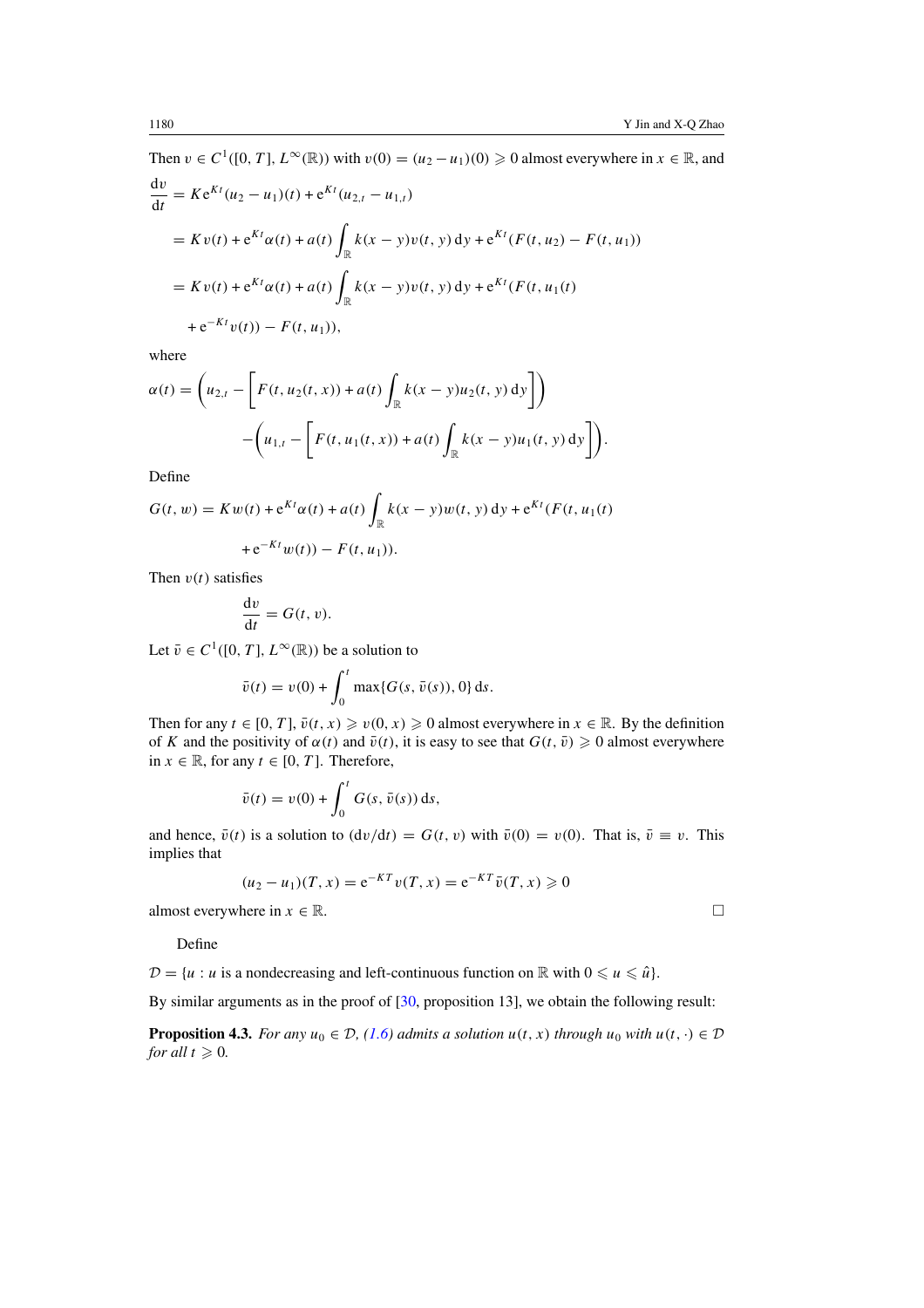<span id="page-14-0"></span>By propositions [4.2](#page-12-0) and [4.3,](#page-13-0) it follows that for any  $t \ge 0$ , the solution map  $Q_t$  of [\(1.6\)](#page-2-0) satisfies  $Q_t[D] \subseteq \mathcal{D}$  and that  $Q_t$  is nondecreasing on  $\mathcal{D}$ . To consider the Poincaré map  $Q_\omega$ , we further define

 $M := \{u : u \text{ is a nondecreasing and left-continuous function on } \mathbb{R} \text{ with } 0 \leq u \leq u^*(0) \}.$ 

It is easy to see that  $Q_{\omega}(\mathcal{M}) \subseteq \mathcal{M}$ . Further, we have the following result.

**Proposition 4.4.**  $Q_{\omega}$ :  $M \rightarrow M$  *satisfies assumptions (i)–(iv) in theorem* [5.6.](#page-20-0)

# **Proof.**

(i) Suppose that  $u^0$  ∈ M and  $\{u^0_k\}_{k\in\mathbb{N}}$  ⊆ M with  $u^0_k$  →  $u^0$  uniformly on every bounded interval on  $\mathbb R$  as  $k \to \infty$ . Define

$$
G(u)(t,x) = \alpha u(t,x) + F(t, u(t,x)) + a(t) \int_{\mathbb{R}} k(x-y)u(t,y) \,dy, \qquad \forall u \in \mathcal{M},
$$

for  $\alpha > L$ . Then *G* is nondecreasing in *M* and [\(1.6\)](#page-2-0) can be written as

$$
\frac{\partial u(t,x)}{\partial t} = -\alpha u(t,x) + G(u)(t,x),
$$

which is equivalent to

$$
u(t,x) = e^{-\alpha t}u(0,x) + \int_0^t e^{-\alpha(t-s)}G(u)(s,x) ds,
$$

where  $u(0, \cdot) \in \mathcal{M}$  is the initial function. Then the solutions  $u_k(t, x)$  and  $u(t, x)$  to [\(1.6\)](#page-2-0) through initial functions  $u_k^0$  and  $u^0$  satisfy

$$
u_k(t, x) = e^{-\alpha t} u_k^0(x) + \int_0^t e^{-\alpha(t-s)} G(u_k)(s, x) ds, \qquad \forall k \ge 1, \quad t \ge 0, \quad x \in \mathbb{R}
$$
  
and

$$
u(t,x) = e^{-\alpha t}u^0(x) + \int_0^t e^{-\alpha(t-s)}G(u)(s,x) ds, \qquad \forall t \geq 0,
$$

and hence,

$$
|u_k(t, x) - u(t, x)|
$$
  
\n
$$
= \left| e^{-\alpha t} (u_k^0(x) - u^0(x)) + \int_0^t e^{-\alpha(t-s)} (G(u_k)(s, x) - G(u)(s, x)) ds \right|
$$
  
\n
$$
\leq e^{-\alpha t} |u_k^0(x) - u^0(x)| + \left| \int_0^t e^{-\alpha(t-s)} (G(u_k)(s, x) - G(u)(s, x)) ds \right|
$$
  
\n
$$
\leq e^{-\alpha t} |u_k(x) - u^0(x)| + \left| \alpha \int_0^t e^{-\alpha(t-s)} (u_k(s, x) - u(s, x)) ds \right|
$$
  
\n
$$
+ \left| \int_0^t e^{-\alpha(t-s)} [F(s, u_k(s, x)) - F(s, u(s, x))] ds \right|
$$
  
\n
$$
+ \left| \int_0^t a(s) e^{-\alpha(t-s)} \int_{\mathbb{R}} k(x - y) [u_k(s, y) - u(s, y)] dy ds \right|
$$
  
\n
$$
\leq e^{-\alpha t} |u_k^0(x) - u^0(x)| + (\alpha + L) \int_0^t e^{-\alpha(t-s)} |u_k(s, x) - u(s, x)| ds
$$
  
\n
$$
+ \int_0^t a(s) e^{-\alpha(t-s)} \int_{\mathbb{R}} k(x - y) |u_k(s, y) - u(s, y)| dy ds,
$$

 $x \in \mathbb{R},$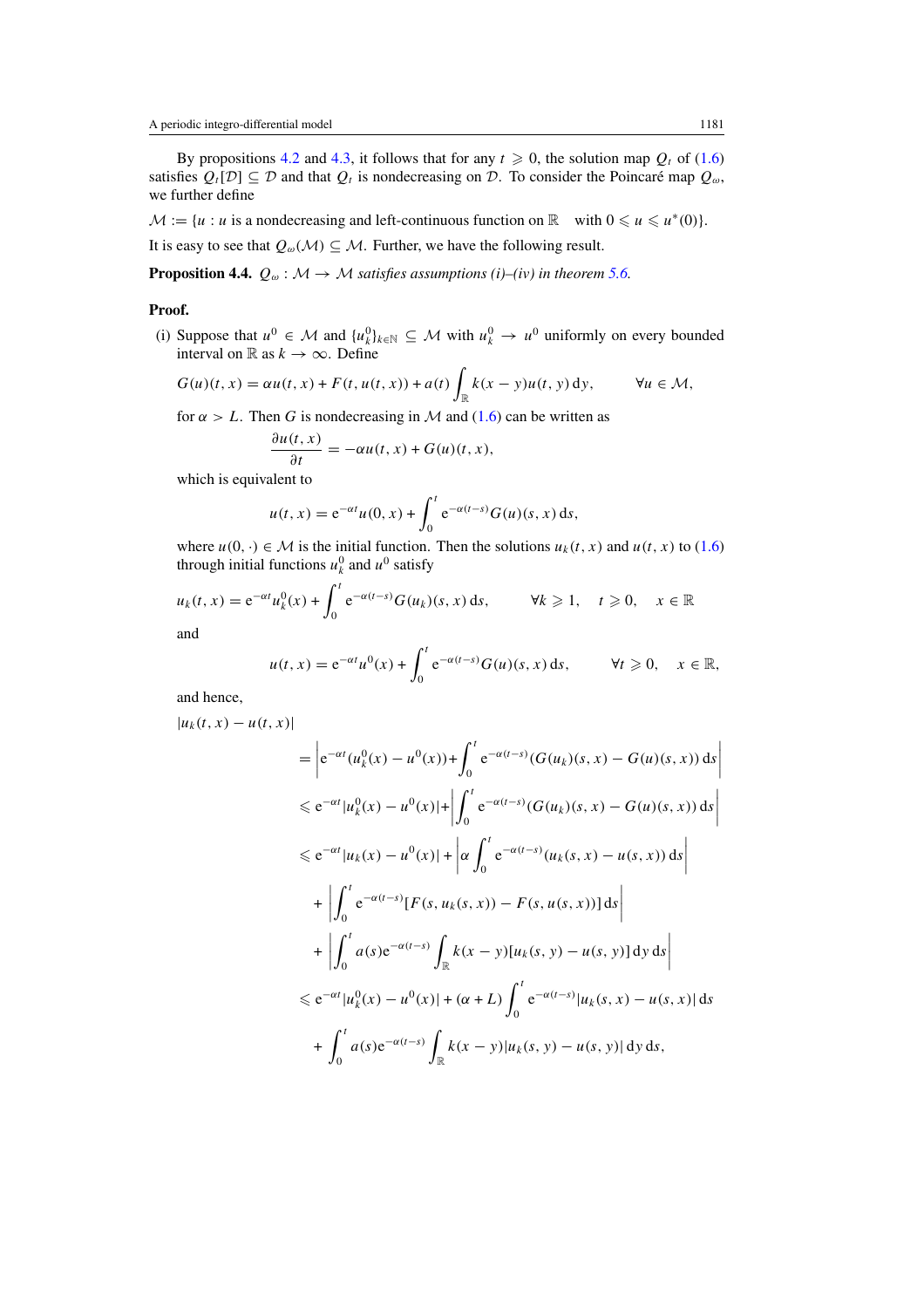for any  $k \geqslant 1$ ,  $t \geqslant 0$  and  $x \in \mathbb{R}$ . For any  $\varepsilon > 0$ , there exists  $K > 0$ , such that  $\int_{|y| \geq K} k(y) dy < \varepsilon$ . Then  $|u_k(t, x) - u(t, x)|$  $\leq e^{-\alpha t} |u_k^0(x) - u^0(x)| + (\alpha + L) \int_0^t$  $\int_{0}^{\infty} e^{-\alpha(t-s)} |u_{k}(s, x) - u(s, x)| ds$ +  $\int_0^t$ 0  $a(s)e^{-\alpha(t-s)}$ |*y*|*K*  $k(y)|u_k(s, x - y) - u(s, x - y)|$  dy ds +  $\int_0^t$ 0  $a(s)e^{-\alpha(t-s)}$  $|y| \leq K$  *k*(*y*)|*u<sub>k</sub>*(*s*, *x* − *y*) − *u*(*s*, *x* − *y*)| d*y* d*s*  $\leq e^{-\alpha t} |u_k^0(x) - u^0(x)| + (\alpha + L) \int_0^t$  $\int_{0}^{\infty} e^{-\alpha(t-s)} |u_{k}(s, x) - u(s, x)| ds$ + max  $u^*(t) \cdot m_1 \omega e^{\alpha \omega} \varepsilon + \int_0^t$ 0  $a(s)e^{-\alpha(t-s)}$  $|y| \leq K$ <br> $|y| \leq K$ <br>*k*(y)|*u<sub>k</sub>*(*s*, *x* – *y*) – *u*(*s*, *x* – *y*)| d*y* d*s*, for any  $t \in [0, \omega]$ ,  $x \in \mathbb{R}$ , where  $m_1 = \max_{t \in [0, \omega]} \{a(t)\}\)$ . Fix  $x \in \mathbb{R}$ . Let  $H_k(t, x) = \sup_{s \in [0, t], y \in [x - K, x + K]} |u_k(s, y) - u(s, y)|$ 

and

$$
M_x = \sup_{y \in [x - K, x + K]} |u_k^0(y) - u^0(y)|.
$$

It then follows that

$$
H_k(t, x) \leq e^{-\alpha t} M_x + (\alpha + L) \int_0^t e^{-\alpha(t-s)} H_k(s, x) ds + \max_{t \in [0, \omega]} u^*(t) \cdot m_1 \omega e^{\alpha \omega} \varepsilon
$$
  
+ 
$$
\int_0^t a(s) e^{-\alpha(t-s)} H_k(s, x) ds
$$
  
= 
$$
e^{-\alpha t} M_x + \max_{t \in [0, \omega]} u^*(t) \cdot m_1 \omega e^{\alpha \omega} \varepsilon + \int_0^t e^{-\alpha(t-s)} (\alpha + L + a(s)) H_k(s, x) ds
$$
  

$$
\leq e^{-\alpha t} M_x + \max_{t \in [0, \omega]} u^*(t) \cdot m_1 \omega e^{\alpha \omega} \varepsilon + \int_0^t e^{-\alpha(t-s)} (\alpha + L + m_1) H_k(s, x) ds,
$$

for any  $t \in [0, \omega]$ . Thus,

$$
H_k(t, x)e^{\alpha t} \leq M_x + \max_{t \in [0, \omega]} u^*(t) \cdot m_1 \omega e^{2\alpha \omega} \varepsilon + \int_0^t e^{\alpha s} (\alpha + L + m_1) H_k(s, x) ds,
$$
  

$$
\forall t \in [0, \omega].
$$

By the Gronwall inequality, we then have

$$
H_k(t, x) e^{\alpha t} \leq (M_x + \max_{t \in [0, \omega]} u^*(t) \cdot m_1 \omega e^{2\alpha \omega} \varepsilon) \cdot e^{(\alpha + L + m_1)t}, \qquad \forall t \in [0, \omega],
$$
  
and hence,  $H_k(t, x) \leq (M_x + \max_{t \in [0, \omega]} u^*(t) \cdot m_1 \omega e^{2\alpha \omega} \varepsilon) \cdot e^{(L + m_1)t}$  for all  $t \in [0, \omega]$ . Then,  
 $H_k(\omega, x) \leq (M_x + \max_{t \in [0, \omega]} u^*(t) \cdot m_1 \omega e^{2\alpha \omega} \varepsilon) \cdot e^{(L + m_1)\omega}.$ 

By the convergence of  $u_k^0$  to  $u^0$  uniformly on every bounded interval, we have the following observation: for above  $\varepsilon > 0$  and  $x \in \mathbb{R}$ , there exists  $N_0 > 0$  such that  $|u_k^0(y) - u^0(y)| < \varepsilon$ for all  $k \ge N_0$  and  $y \in [x - K, x + K]$ . Thus,

$$
|u_k(\omega, x) - u^0(\omega, x)| \le H_k(\omega, x) < (\varepsilon + \max_{t \in [0, \omega]} u^*(t) \cdot m_1 \omega e^{2\alpha \omega} \varepsilon) \cdot e^{(L+m_1)\omega},
$$
\n
$$
\forall k \ge N_0,
$$

$$
\forall k \geqslant N_0
$$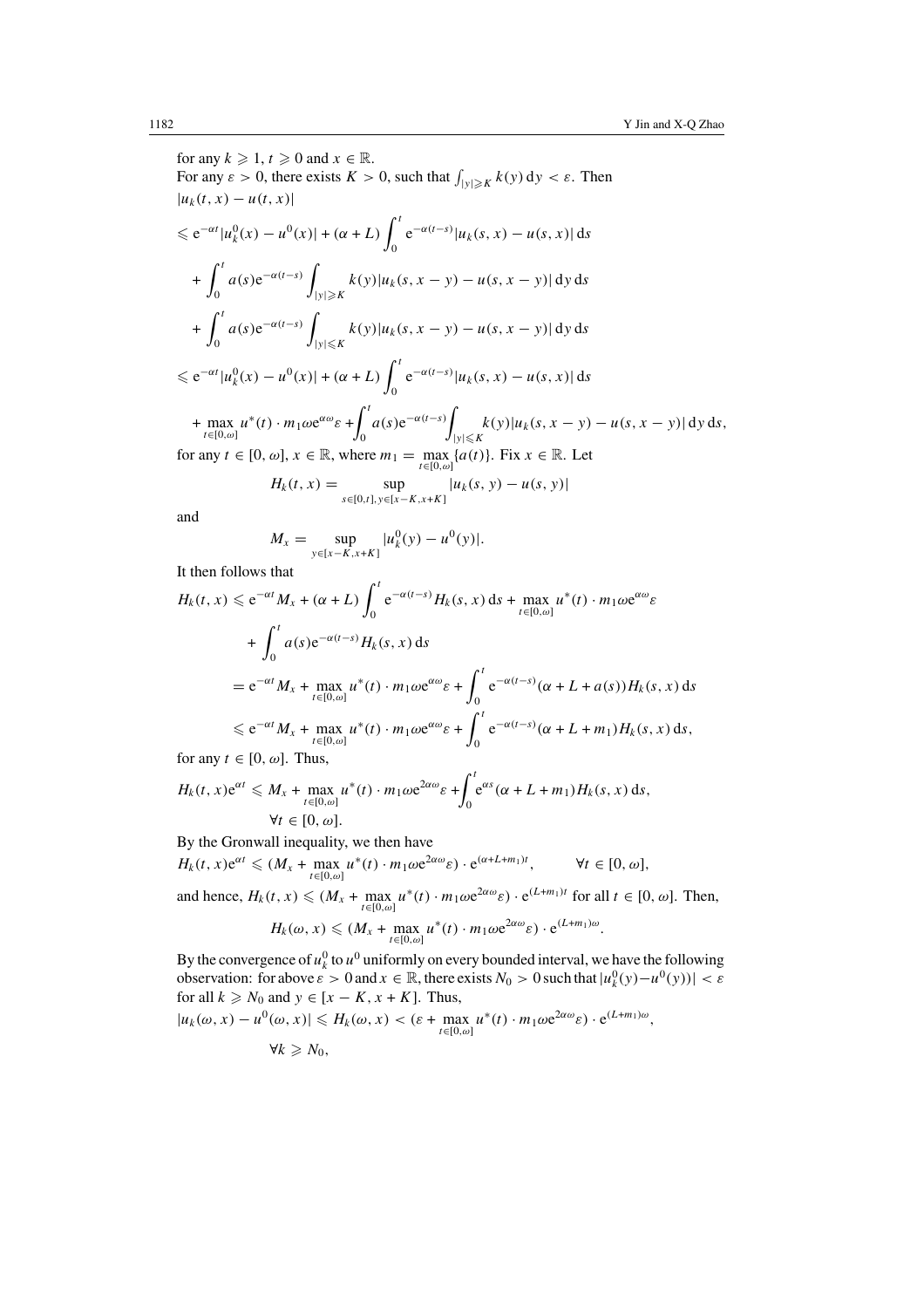<span id="page-16-0"></span>which indicates that  $u_k(\omega, x) \to u^0(\omega, x)$  as  $k \to \infty$ . That is,  $Q_{\omega}[u^0](x) \to Q_{\omega}[u^0](x)$ as  $k \to \infty$ . Therefore, we proved that  ${Q_{\omega}[u_{k}^{0}]}_{k \in \mathbb{N}}$  converges to  $Q_{\omega}[u^{0}]$  at any point  $x \in \mathbb{R}$ .

- (ii) The monotonicity of  $Q_{\omega}$  follows immediately from proposition [4.2.](#page-12-0)
- (iii) Let  $u_0 \in \mathcal{M}$  and  $x_0 \in \mathbb{R}$ . Suppose that  $u(t, x)$  is a solution to [\(1.6\)](#page-2-0) through  $u_0$ . Then it is easy to see that  $v(t, x) = u(t, x - x_0)$  is also a solution with initial function

$$
v_0(x) = v(0, x) = u(0, x - x_0) = T_{x_0}[u_0](x), \qquad \forall x \in \mathbb{R}.
$$

Then, for any  $x \in \mathbb{R}$ ,

$$
T_{x_0} Q_{\omega}[u_0](x) = Q_{\omega}[u_0](x - x_0) = u(\omega, x - x_0) = v(\omega, x) = Q_{\omega}[v_0](x)
$$
  
=  $Q_{\omega} T_{x_0}[u_0](x)$ ,

and hence,  $T_{x_0}Q_{\omega} = Q_{\omega}T_{x_0}$ .

(iv) As mentioned in section [2,](#page-3-0)  $u^*(0)$  is a global asymptotic stable fixed point of  $Q_\omega$  in  $(0, \hat{u})$ . Assume, for the sake of contradiction, that  $Q_{\omega}[\alpha] \leq \alpha$  for some  $\alpha \in (0, u^*(0))$ . It follows that  $Q_{\omega}^n[\alpha] \le \alpha$ ,  $\forall n \ge 1$ . Letting  $n \to \infty$ , we then obtain  $u^*(0) \le \alpha$ , a contradiction. Thus,  $Q_{\omega}[\alpha] > \alpha$ ,  $\forall \alpha \in (0, u^*(0))$ .

**Theorem 4.5.** *Assume that (H1) and (H2) hold. Let c*<sup>∗</sup> *<sup>ω</sup> be the asymptotic speed of spread of*  $Q_\omega$  *and*  $c^* = c^*_{\omega}/\omega$ . Then for any  $c \geq c^*$ , there exists a function  $\phi(t, \xi)$  defined on  $\mathbb{R}^+ \times \mathbb{R}$  such *that*  $\phi(t, \xi)$  *is differentiable with respect to t, that*  $\phi(t, \xi)$  *is nondecreasing and left continuous in*  $\xi$ *, and that*  $\phi$ (*t, x* + *ct*) *is a periodic travelling wave solution of* [\(1.6\)](#page-2-0) *connecting* 0 *and*  $u^*(t)$ *.* 

**Proof.** Let  $c \geq c^*$  be given. By the definition of  $\Phi(\alpha)$ , it is easy to see that there exists an  $\alpha \in (0, \Delta)$  such that  $\Phi(\alpha) = c\omega$ , which implies that  $\int_0^{\omega} (-\alpha c + A(\alpha, t)) dt = 0$ . Let  $v(t)$  be a solution to

$$
v' = (-\alpha c + A(\alpha, t)v.
$$

Then

$$
v(t) = v(0) \cdot e^{\int_0^t (-\alpha c + A(\alpha, s)) ds} = e^{-\alpha c t} v(0) e^{\int_0^t A(\alpha, s) ds}
$$

This implies that  $v(\omega) = v(0)e^{-\alpha c\omega}e^{\int_0^{\omega} A(\alpha, s) ds} = v(0)$ . That is,  $v(t)$  is  $\omega$ -periodic in *t*. Let  $v(0) = 1$  and  $u(t, x) = u^*(0)e^{\alpha(x+ct)}v(t)$ . Then  $u(0, x) = u^*(0)e^{\alpha(x+ct)}v(0) = u^*(0)e^{\alpha x}$ . It is easy to see that  $u(t, x)$  is a solution to the linearized system of  $(1.6)$  at the zero solution

$$
\frac{\partial u(t,x)}{\partial t} = g(t,0)u(t,x) + a(t) \int_{\mathbb{R}} k(x-y)u(t,y) \,dy \tag{4.1}
$$

*.*

through the initial function  $u(0, x) = u^*(0)e^{\alpha x}$ . Define

$$
\varphi(x) = \min\{u^*(0)e^{\alpha x}, u^*(0)\} = u^*(0) \cdot \min\{e^{\alpha x}, 1\}.
$$

Since  $0 \le \varphi \le u^*(0)$ , we can obtain that  $Q_t[\varphi](x) \le Q_t[u^*(0)] = u^*(t)$  for all  $t \ge 0$ ,  $x \in \mathbb{R}$ . In particular,

$$
Q_{\omega}[\varphi](x) \leq u^*(\omega) = u^*(0), \qquad \forall x \in \mathbb{R}.
$$

On the other hand, since  $\varphi(x) \leq u^*(0)e^{\alpha x}$  for all  $x \in \mathbb{R}$ , we have

$$
Q_t[\varphi](x) \leqslant Q_t^L[\varphi](x) \leqslant Q_t^L[u^*(0)e^{\alpha \cdot x}](x) = u^*(0)e^{\alpha(x+ct)} \cdot v(t),
$$

for all  $t \geq 0$ ,  $x \in \mathbb{R}$ , where  $Q_t^L$  is the solution map of (4.1). Then

$$
Q_t[\varphi](x-ct) \leq u^*(0)e^{\alpha x}v(t), \qquad \forall t \geq 0, \quad x \in \mathbb{R}.
$$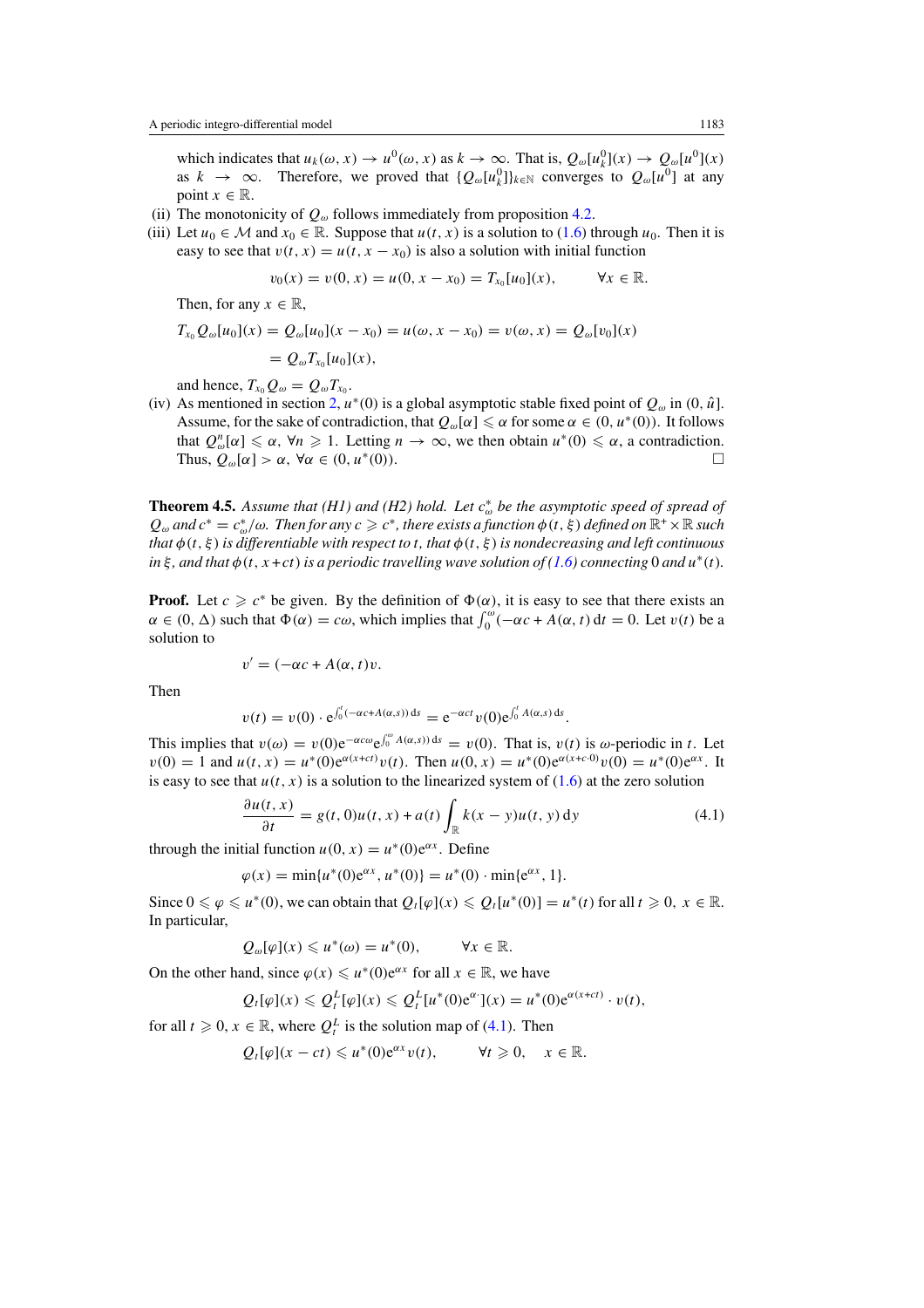Let  $t = \omega$ . It follows that  $Q_{\omega}[\varphi](x - c\omega) \leq u^*(0)e^{\alpha x}$  for all  $x \in \mathbb{R}$ . Therefore,

$$
Q_{\omega}[\varphi](x - c\omega) \le \min\{u^*(0)e^{\alpha x}, u^*(0)\} = \varphi(x), \qquad \forall x \in \mathbb{R}.
$$

By proposition [4.4](#page-14-0) and theorem [5.6](#page-20-0) with  $Q = Q_{\omega}$  and  $\tau = 1$ , it then follows that there exists  $\psi \in \mathcal{M}$ , such that  $\psi(-\infty) = 0$ ,  $\psi(\infty) = u^*(0)$ , and  $Q_{\omega}[\psi](x - c\omega) = \psi(x)$ . Then we have

$$
Q_{\omega}[\psi](x) = \psi(x + c\omega) = T_{-c\omega}[\psi](x), \qquad \forall x \in \mathbb{R},
$$

and hence,  $Q_{\omega}[\psi] = T_{-\alpha\omega}\psi$ .

Let  $\eta(t, x) = Q_t[\psi](x)$  and  $\phi(t, \xi) = \eta(t, \xi - ct)$ . Then we have

$$
\phi(t+\omega,\xi)=\eta(t+\omega,\xi-c(t+\omega))=Q_{t+\omega}[\psi](\xi-ct-c\omega).
$$

By the uniqueness of solutions to  $(1.6)$ , it is easy to see that

$$
Q_{t+\omega}[u_0] = Q_t Q_{\omega}[u_0], \qquad \forall u_0 \in \mathcal{M}.
$$

It then follows that

$$
\phi(t + \omega, \xi) = Q_t T_{-\omega}[\psi](\xi - ct - c\omega)
$$

$$
= T_{-c\omega} Q_t[\psi](\xi - ct - c\omega)
$$

$$
= Q_t[\psi](\xi - ct)
$$

$$
= \eta(t, \xi - ct)
$$

$$
= \phi(t, \xi).
$$

Therefore,  $\phi(t, x + ct) = \eta(t, x)$  is a periodic travelling wave. Since  $\psi$  connects 0 and  $u^*(0)$ , we see that  $\phi(t, \xi)$  connects 0 and  $u^*(t)$ . Moreover, the monotonicity and left continuity of  $\phi(t, \xi)$  with respect to  $\xi$  follow from the same properties of  $\psi$ .

By theorems [4.1](#page-12-0) and [4.5,](#page-16-0) it follows that the asymptotic speed of spread for equation [\(1.6\)](#page-2-0) coincides with the minimal wave speed for monotonic periodic travelling waves.

For the autonomous equation [\(1.4\)](#page-2-0), the results of theorems [3.5](#page-11-0) and [4.1](#page-12-0) are also valid (with  $\omega = 1$ ) under the assumption (H2) and the following weaker condition:

(H1)<sup>'</sup>  $F(0) = 0$ ,  $F'(0) + a > 0$ , and there is  $u^* > 0$  such that  $u^*$  is the unique positive zero of the function  $F(u) + au$  in [0, u<sup>\*</sup>], F is Lipschitz continuous on  $W := [0, u^*]$  with the Lipschitz constant  $L > 0$ , and that  $F(u) \leq F'(0)u$  for all  $u \in [0, u^*]$ .

Indeed, the spreading speed of  $(1.4)$  can be defined as

$$
c^* = \inf_{0 < \alpha < \Delta} \Phi(\alpha),\tag{4.2}
$$

where  $\Phi(\alpha) := A(\alpha)/\alpha$  and  $A(\alpha) := F'(0) + a \int_{\mathbb{R}} k(y) e^{\alpha y} dy$ . Moreover, we can obtain the continuity of wave profiles when the wave speed  $c \geq c^*$ .

**Theorem 4.6.** *Assume that (H1) and (H2) hold. Let c*<sup>∗</sup> *be defined in (4.2). Then for any*  $c \geq c^*$ , system [\(1.4\)](#page-2-0) has a travelling wave  $\phi(x + ct)$  connecting 0 to  $u^*$  such that  $\phi(s)$  is *continuous and nondecreasing in*  $s \in \mathbb{R}$ *.* 

## **Proof.** Define

 $\tilde{\mathcal{M}} = \{u : u \text{ is a nondecreasing and left-continuous function on } \mathbb{R} \text{ with } 0 \leq u \leq u^*\}.$ 

Similarly as in proposition [4.4,](#page-14-0) we can prove that for any  $t \ge 0$ ,  $Q_t$  satisfies assumptions (i)–(iv) in theorem [5.6,](#page-20-0) and that if a sequence  $t_k \subseteq [0, \infty)$  converges to 0, then  $Q_t(u)$  converges to *u* almost everywhere for any  $u \in \tilde{M}$ . Again similarly as in the proof of theorem [4.5,](#page-16-0) we can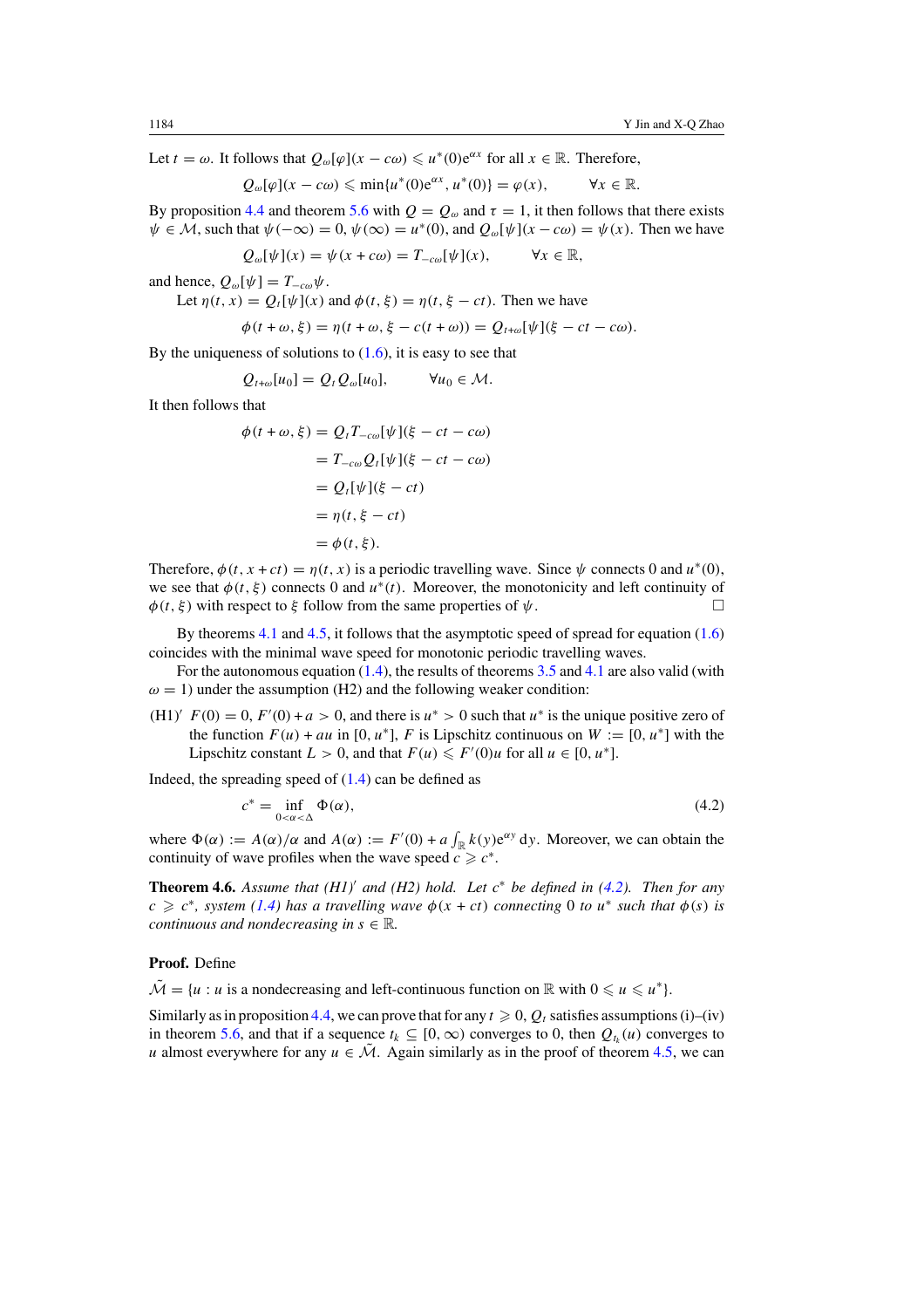<span id="page-18-0"></span>prove that for any  $c \geq c^*$ , there exists a function  $\varphi \in \tilde{\mathcal{M}}$  such that  $Q_1(\varphi)(x - c) \leq \varphi(x)$ for all  $x \in \mathbb{R}$ . By theorem [5.7,](#page-20-0) there exists a function  $\psi \in \tilde{\mathcal{M}}$  with  $\psi(-\infty) = 0$  and  $\psi(\infty) = u^*$  such that  $(Q_t[\psi])(x - ct) = \psi(x)$  holds for all  $t \ge 0$  and  $x \in \mathbb{R}$ , and hence,  $(Q_t[\psi])(x) = \psi(x + ct)$  holds for all  $t \ge 0$  and  $x \in \mathbb{R}$ . Then we see that  $\psi(x)$  satisfies

$$
c\frac{\mathrm{d}\psi(s)}{\mathrm{d}s} = F(\psi(s)) + a\int_{\mathbb{R}} k(y)\psi(s-y)\,\mathrm{d}y,\tag{4.3}
$$

almost everywhere in  $x \in \mathbb{R}$ . Define

$$
G[\phi](s) = \delta\phi(s) + \frac{1}{c}F(\phi(s)) + \frac{a}{c}\int_{\mathbb{R}} k(y)\phi(s-y) \,dy, \qquad \forall \phi \in \tilde{\mathcal{M}}.
$$

It is easy to see that  $G(0) = 0$  and  $G(u^*) = \delta u^*$ . For any  $\phi_1, \phi_2 \in \tilde{\mathcal{M}}$  with  $\phi_1(s) \ge \phi_2(s)$  for all  $s \in \mathbb{R}$ , we have

1

$$
G[\phi_1](s)-G[\phi_2](s)
$$

$$
= \delta(\phi_1 - \phi_2)(s) + \frac{1}{c}(F(\phi_1(s)) - F(\phi_2(s)))
$$
  
+  $\frac{a}{c} \int_{\mathbb{R}} k(y)(\phi_1(s - y) - \phi_2(s - y)) dy$   

$$
\geq (\delta - \frac{L}{c})(\phi_1 - \phi_2)(s) + \frac{a}{c} \int_{\mathbb{R}} k(y)(\phi_1(s - y) - \phi_2(s - y)) dy.
$$

Thus, for  $\delta \ge (L/c)$ , we have  $G[\phi_1](s) \ge G[\phi_2](s)$  for all  $s \in \mathbb{R}$ , which indicates that G is monotonic on  $\tilde{\mathcal{M}}$ . Then  $G(\psi)(s)$  is nondecreasing in  $s \in \mathbb{R}$ , and hence,  $e^{\delta t}G[\psi](t)$  is integrable on  $(-\infty, s)$  for all  $s < \infty$ . Fix  $\delta \ge L/c$ . Note that (4.3) is equivalent to

$$
\frac{d\psi(s)}{ds} + \delta\psi(s) = \delta\psi(s) + \frac{1}{c}F(\psi(s)) + \frac{a}{c}\int_{\mathbb{R}} k(y)\psi(s-y) dy.
$$
 (4.4)

Therefore, (4.3) can be rewritten into

$$
\psi(s) = e^{-\delta s} \int_{-\infty}^{s} e^{\delta t} G[\psi](t) dt,
$$
\n(4.5)

since  $\psi(-\infty) = 0$ . By the monotonicity of *G* and  $\psi$ , the left continuity of  $\psi$  and the form of (4.5), it then follows that  $\psi(s)$  is continuous in  $s \in \mathbb{R}$ .

#### **5. Appendix. Monotonic evolution systems**

In this appendix, we present the theory of spreading speeds and travelling waves for abstract monotonic systems, which was developed in [\[13,](#page-21-0) [14,](#page-21-0) [27,](#page-22-0) [30\]](#page-22-0).

Let *C* be the set of all bounded and continuous functions from  $\mathbb R$  to  $\mathbb R$ . For any  $r > 0$ , we define  $C_r := \{u \in C : 0 \leq u(x) \leq r \text{ for all } x \in \mathbb{R}\}.$  For  $u, v \in C$ , we write  $u \geq v(u) \geq v(v)$ provided that  $u(x) \ge v(x)(u(x) > v(x))$  for all  $x \in \mathbb{R}$ , and  $u > v$  provided  $u \ge v$  but  $u \ne v$ . Throughout this section, we equip *C* with the compact open topology, that is,  $v^n \rightarrow v$  in *C* means that the sequence of functions  $v^n(x)$  converges to  $v(x)$  uniformly for x in every compact subset of  $\mathbb R$ . We define the metric function  $d$  on  $C$  by

$$
d(u, v) := \sum_{k=1}^{\infty} \frac{\max_{|x| \leq k} |u(x) - v(x)|}{2^k}, \quad \forall u, v \in C.
$$

Thus,  $(C, d)$  is a metric space and its induced topology is the same as the compact open topology.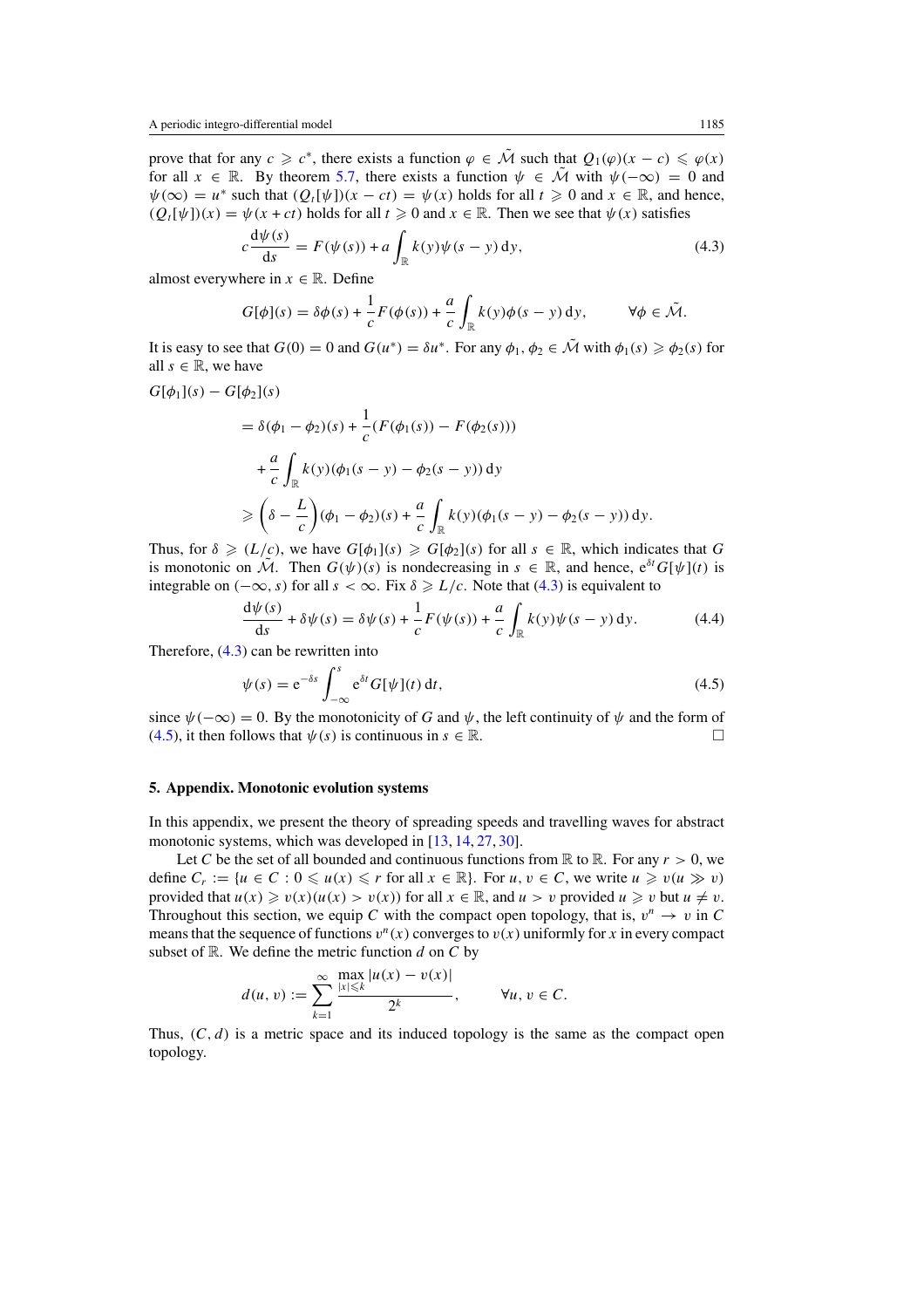<span id="page-19-0"></span>Let  $u \in C(\mathbb{R}, W)$ . Define the reflection operator  $\mathcal{R}$  by  $\mathcal{R}[u](x) := u(-x)$  for all  $x \in \mathbb{R}$ . Given  $y \in \mathbb{R}$ , define the translation operator  $T_y$  by  $T_y[u](x) := u(x - y)$  for all  $x \in \mathbb{R}$ . Let  $Q: C_{b_0} \to C_{b_0}$  be a map, where  $b_0 > 0$ . Assume that

- (A1)  $Q[{\mathcal{R}}[u]] = {\mathcal{R}}[Q[u]], T_{\nu}[Q[u]] = Q[T_{\nu}[u]], \forall y \in \mathbb{R}$ .
- (A2)  $Q: C_{b_0} \to C_{b_0}$  is continuous with respect to the compact open topology.
- (A3)  $Q: C_{b_0} \to C_{b_0}$  is monotonic in the sense that  $Q[u] \geq Q[v]$  whenever  $u \geq v$  in  $C_{b_0}$ .
- (A4) Let  $\overline{Q} = Q|_{[0,b_0]}$ . Then  $\overline{Q} : [0, b_0] \rightarrow [0, b_0]$  admits exactly two fixed points 0 and  $b_0$ , and for any positive number  $\varepsilon$ , there is an  $\alpha \in [0, b_0]$  with  $\alpha < \varepsilon$  such that  $\overline{Q}[\alpha] > \alpha$ .

**Theorem 5.1 ([\[14,](#page-21-0) theorem 2.11, theorem 2.15, corollary 2.16]).** *Suppose that Q satisfies*  $(A1)$ – $(A4)$ . Let  $u_0 \in C_{b_0}$  and  $u_n = Q[u_{n-1}]$  for  $n \geq 1$ . Then there is a real number  $c^*$ *such that the following statements are valid:*

- *(1) For any*  $c > c^*$ , *if* 0 ≤  $u_0$  ≪  $b_0$  *and*  $u_0(x) = 0$  *for x outside a bounded interval, then*  $\lim_{n\to\infty,|x|\geqslant cn}u_n(x)=0.$
- *(2) For any*  $c < c^*$  *and any*  $\sigma \in \mathbb{C}_{b_0}$  *with*  $\sigma > 0$ *, there exists*  $r_{\sigma} > 0$  *such that if*  $u_0(x) \geq \sigma$ *for x on an interval of length*  $2r_{\sigma}$ *, then*  $\lim_{n\to\infty, |x| \leq c_n} u_n(x) = b_0$ *. If, in addition, Q is subhomogeneous on*  $C_{b_0}$  *in the sense that*  $Q[\alpha u] \geq \alpha Q[u]$  *for all*  $\alpha \in [0, 1]$ *,*  $u \in C_{b_0}$ *, then*  $r_{\sigma}$  *can be chosen to be independent of*  $\sigma > 0$ *.*

By theorem 5.1, it follows that *Q* admits an asymptotic speed of spread *c*<sup>∗</sup> provided that (A1)–(A4) are valid. To estimate *c*<sup>∗</sup>, a linear operator approach was developed in [\[14\]](#page-21-0). Let  $M: C \to C$  be a linear operator with the following properties:

- (B1) *M* is continuous with respect to the compact open topology.
- (B2) *M* is a positive operator, that is ,  $M[u] \ge 0$  whenever  $u > 0$ .
- (B3) For any uniformly bounded subset *A* of *C*, the set  $\{M[u](x) : u \in A, x \in \mathbb{R}\}$  is bounded in R.
- $(M[\mathcal{R}[u]] = \mathcal{R}[M[u]], T_{y}[M[u]] = M[T_{y}[u]], \forall u \in C, y \in \mathbb{R}.$
- (B5) For some  $\Delta \in (0, \infty]$ , *M* can be extended to a linear operator on the linear space

$$
\tilde{C} := \{u = u_1(x)e^{\mu_1 x} + u_2(x)e^{\mu_2 x} : u_1, u_2 \in C, \mu_1, \mu_2 \in (-\Delta, \Delta), x \in \mathbb{R}\},\
$$

such that if  $u_n, u \in \overline{C}$  and  $u_n(x) \to u(x)$  uniformly on any bounded set of R, then  $M[u_n](x) \to M[u](x)$  uniformly on any bounded set of R.

By (B4), *M* is also a linear operator on R. Define the linear map  $B_\mu : \mathbb{R} \to \mathbb{R}$  by

$$
B_{\mu}[\sigma] = M[\sigma e^{-\mu x}](0), \qquad \forall \sigma \in \mathbb{R}, \quad \mu \in (-\Delta, \Delta).
$$

In particular,  $B_0 = M$  on R. Thus, if  $\sigma_n$ ,  $\sigma \in \mathbb{R}$  and  $\sigma_n \to \sigma$  as  $n \to \infty$ , then

$$
B_{\mu}[\sigma_n] = M[\sigma_n e^{-\mu x}](0) \to M[\sigma e^{-\mu x}](0) = B_{\mu}[\sigma],
$$

and hence,  $B_{\mu}$  is continuous. Moreover,  $B_{\mu}$  is a positive operator on R. Assume that

(B6) For any  $\mu \in [0, \Delta)$ ,  $B_{\mu}$  is a positive operator, and there is  $n_0$  such that  $B_{\mu}^{n_0} = B_{\mu}B_{\mu} \cdots B_{\mu}$  $\overline{\phantom{a_{n_0}}}$ 

is a compact and strongly positive linear operator on R. (B7) The principal eigenvalue  $\lambda(0)$  of  $B_0$  is larger than 1.

Let  $\Phi(\mu) = \ln \lambda(\mu)/\mu$ ,  $\mu \in (0, \Delta)$ , where  $\lambda(\mu)$  is the principal eigenvalue of  $B_{\mu}$ . The following result is useful for the estimate of the spreading speed.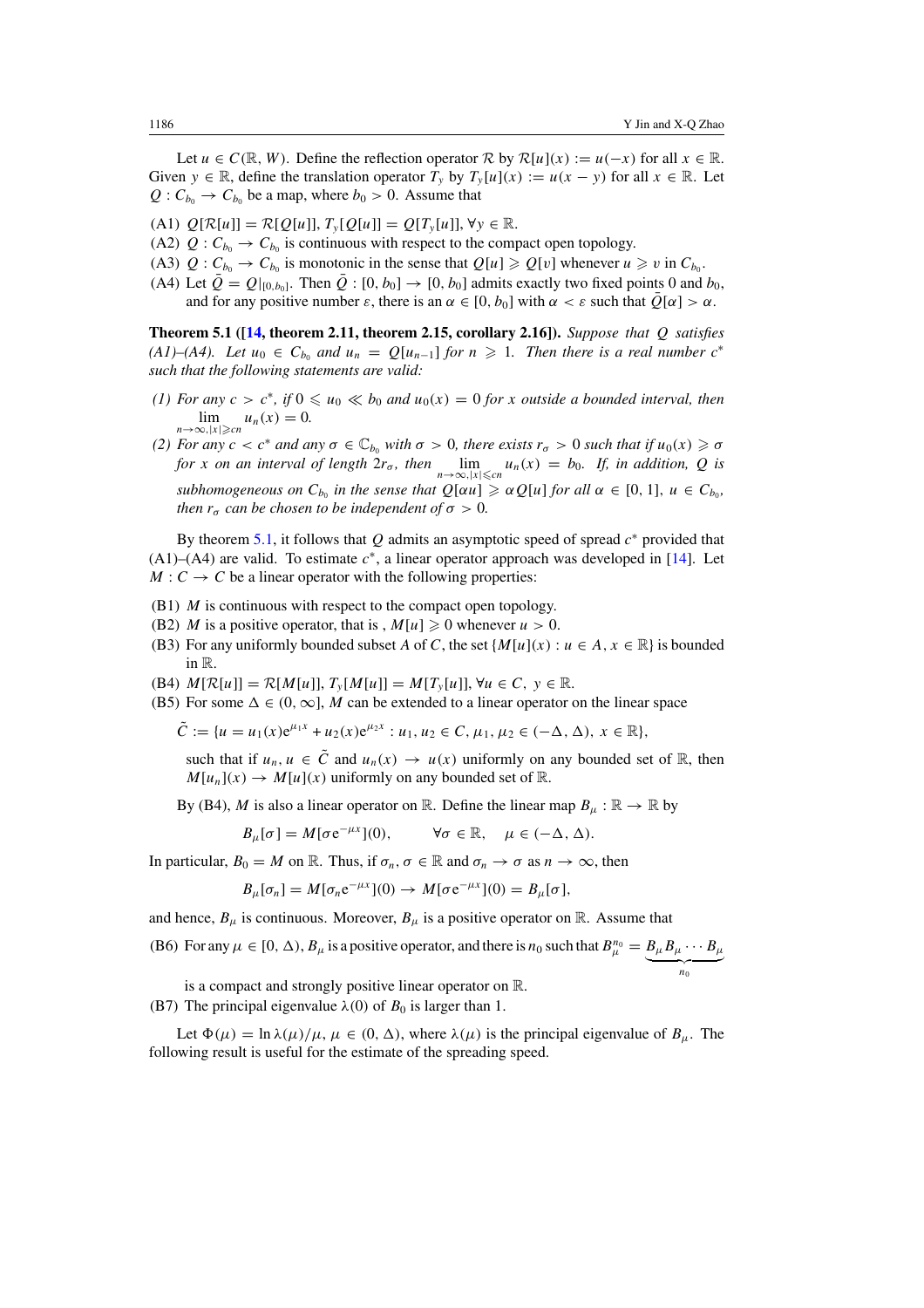<span id="page-20-0"></span>**Theorem 5.2 ([\[14,](#page-21-0) theorem 3.10]).** *Let Q be an operator on*  $C_{b_0}$  *satisfying (A1)–(A4) and*  $c^*$ *be the asymptotic speed of spread of Q. Assume that there exists a linear operator M satisfying*  $(B1)$ – $(B7)$  *such that*  $\Phi(\mu)$  *assumes its minimum value at some*  $\mu^* \in (0, \Delta)$ *. Then the following statements are valid:*

- $(i)$  *If*  $Q[u] \leq M[u]$  *for all*  $u \in C_{b_0}$ *, then*  $c^* \leq \inf_{\mu \in (0,\Delta)} \Phi(\mu)$ *.*
- *(ii)* If there is some  $\eta \in \mathbb{R}$  with  $\eta > 0$  such that  $Q[u] \ge M[u]$  for any  $u \in C_n$ , then  $c^*$   $\geq$  inf<sub>*µ*∈</sub>(0*,*  $\Delta$ )  $\Phi(\mu)$ *.*

**Definition 5.3.** *A family of mappings*  $\{\Pi_t\}_{t\geq0}$  *on a metric space E is said to be an*  $\omega$ −*periodic semiflow for some*  $\omega > 0$ *, provided that*  $\{\Pi_t\}$  *satisfies* 

- *(i)*  $\Pi_0[v] = v, \forall v \in E$ ;
- $(iii)$   $\Pi_t[\Pi_{\omega}[v]] = \Pi_{t+\omega}[v], \forall t \geq 0, v \in E;$
- *(iii)*  $\Pi[t, v] := \Pi_t[v]$  *is continuous in*  $(t, v)$  *on*  $[0, +\infty) \times E$ .

**Theorem 5.4 ([\[13,](#page-21-0) theorem 2.1]).** *Let*  $\{Q_t\}_{t\geq0}$  *be an*  $\omega$ *-periodic semiflow on*  $C_{b_0}$  *with two x*-independent  $\omega$ -periodic orbits  $0 \ll u^*(t)$ . Suppose that the Poincaré map  $Q = Q_\omega$  satisfies *all hypotheses (A1)–(A4) with*  $b_0 = u^*(0)$ *, and*  $Q_t$  *satisfies (A1) for any*  $t > 0$ *. Let*  $c^*$  *be the asymptotic speed of spread of Qω. Then the following statements are valid:*

- *(1) For any*  $c > c^*/\omega$ , if  $v \in C_{b_0}$  with  $0 \le v \ll b_0$ , and  $v(x) = 0$  for x outside a bounded *interval, then*  $\lim_{t\to\infty,|x|\geq ct} Q_t[v](x) = 0.$
- *(2) For any*  $c < c^*/\omega$  *and*  $0 < \sigma < b_0$ , there is a positive number  $r_\sigma$  such that if  $v \in C_{b_0}$  and  $v(x) > \sigma$  *for x on an interval of length*  $2r_{\sigma}$ *, then*  $\lim_{t \to \infty, |x| \le ct} (Q_t[v](x) - u^*(t)) = 0$ *. If,*

*in addition,*  $Q_{\omega}$  *is subhomogeneous, then*  $r_{\sigma}$  *can be chosen to be independent of*  $\sigma > 0$ *.* 

We say that  $W(t, x + ct)$  is a periodic travelling wave of the  $\omega$ -periodic semiflow  $\{Q_t\}_{t\geq0}$ if the vector-valued function  $W(t, s)$  is  $\omega$ -periodic in *t* and

$$
Q_t[W(0,\cdot)](x) = W(t, x + ct),
$$

and that  $W(t, x + ct)$  connects 0 to  $u^*(t)$  if  $W(t, -\infty) = 0$  and  $W(t, \infty) = u^*(t)$ .

**Theorem 5.5 ([\[13,](#page-21-0) theorems 2.2]).** *Let*  $\{Q_t\}_{t\geq0}$  *be an*  $\omega$ *-periodic semiflow on*  $C_{b_0}$  *with two x*-independent *ω*-periodic orbits  $0 \ll u^*(t)$ *. Suppose that*  $Q = Q_\omega$  *satisfies hypotheses*  $(A1)$ – $(A4)$  with  $b_0 = u^*(0)$  *and let*  $c^*$  *be the asymptotic speed of spread of*  $Q_\omega$ *. Then for any*  $0 < c < c^*/\omega$ ,  $\{Q_t\}_{t\geq 0}$  has no  $\omega$ -periodic travelling wave  $W(t, x + ct)$  connecting 0 to  $u^*(t)$ .

To obtain the existence of travelling waves for monotonic maps without the compactness assumption, instead of  $C_{b_0}$ , we define

 $M = \{u : u \text{ is a nondecreasing and left-continuous function on } \mathbb{R} \text{ with } 0 \leq u \leq b_0\}.$ 

**Theorem 5.6 ([\[30,](#page-22-0) theorem 3]).** Let Q be a map from M to M with  $Q[0] = 0$  and  $Q[b_0] = b_0$ . Assume that

- *(i)*  $Q$  *is continuous in the sense that if a sequence*  $\{u_k\}_{k\in\mathbb{N}} \subseteq M$  *converges to*  $u \in M$ *uniformly on every bounded interval, then the sequence*  $\{Q[u_k]\}_{k\in\mathbb{N}}$  *converges to*  $Q[u]$ *almost everywhere.*
- *(ii)*  $Q : \mathcal{M} \to \mathcal{M}$  *is monotonic in the sense that*  $Q[u] \geq Q[v]$  *whenever*  $u \geq v$  *in*  $\mathcal{M}$ *.*
- *(iii)*  $T_v Q = QT_v$  *for all*  $y \in \mathbb{R}$ *.*
- *(iv)*  $Q[\alpha] > \alpha$  *for any constant function*  $\alpha \in (0, b_0)$ *.*

*If there exist*  $c \in \mathbb{R}$ ,  $\tau \in \mathbb{N}$  and  $\phi \in \mathcal{M}$  such that  $(Q^{\tau}[\phi])(x - c\tau) \leq \phi(x)$ ,  $\phi \neq 0$ , and  $\phi \neq b_0$ , *then there exists*  $\psi \in \mathcal{M}$  *such that*  $Q[\psi](x - c) \equiv \psi(x), \psi(-\infty) = 0$ *, and*  $\psi(+\infty) = b_0$ *.*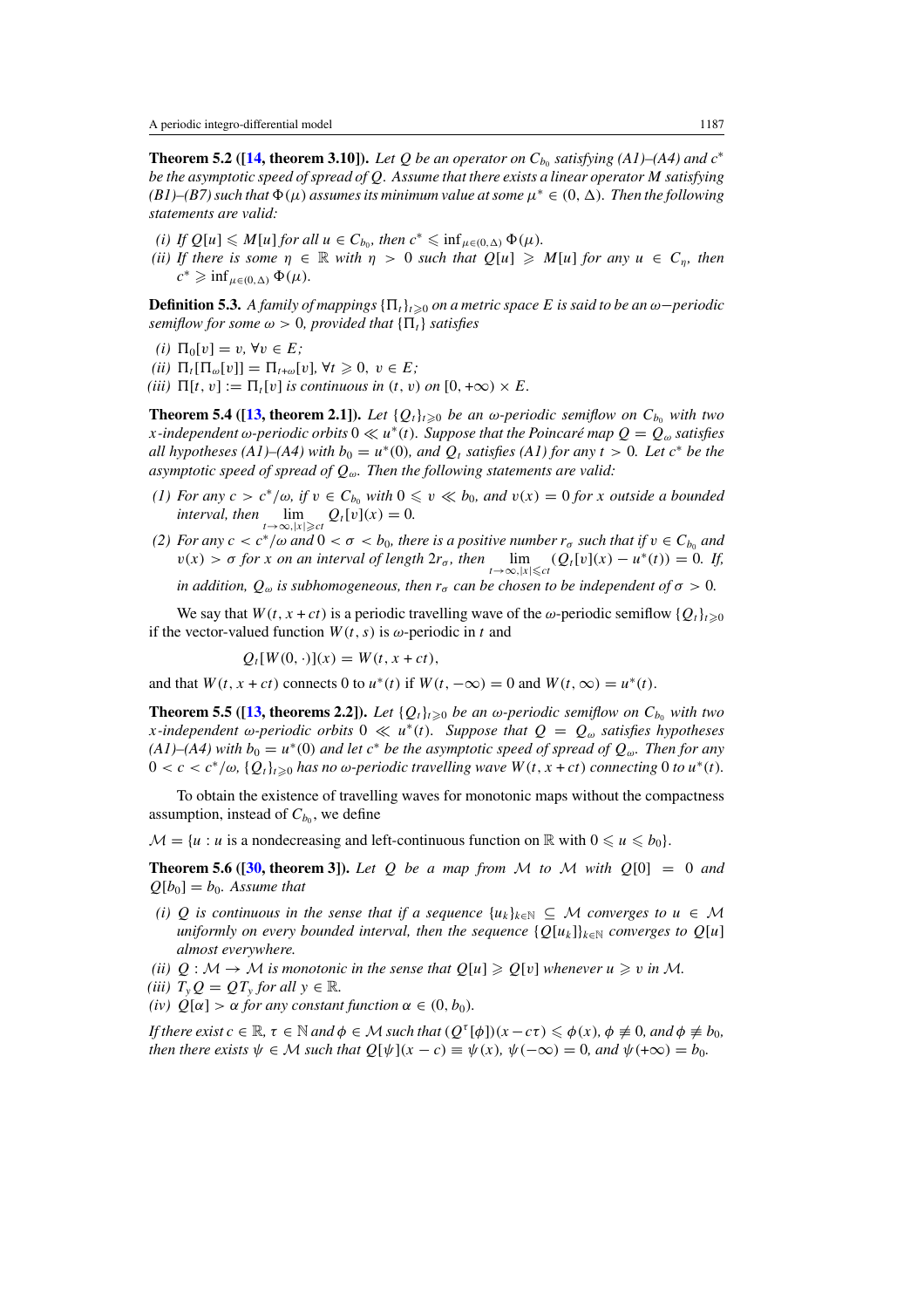<span id="page-21-0"></span>**Theorem 5.7 ([\[30,](#page-22-0) theorem 6]).** *Let*  ${Q_t}_{t\geq0}$  *be a family of mappings from M to M with*  $Q_t[0] = 0$  *and*  $Q_t[b_0] = b_0$  *for all*  $t \ge 0$ *, such that*  $Q_t$  *is a semigroup, i.e.*  $Q_t \cdot Q_s = Q_{t+s}$  *for*  $all$  *t*,  $s \in [0, \infty)$ *, and that*  $Q_t$  *is continuous in the sense that if a sequence*  $\{t_k\}_{k \in \mathbb{N}} \subseteq [0, \infty)$ *converges to* 0*, then the sequence*  ${Q_k[u]}_{k \in \mathbb{N}}$  *converges to*  $u \in \mathcal{M}$  *almost everywhere. Assume that*  $Q_t$  *satisfies* (*i*)-(*iv*) *in theorem* [5.6](#page-20-0) *for each*  $t > 0$ *. If there exist*  $c \in \mathbb{R}$ *,*  $\tau \in (0, \infty)$  *and*  $\phi \in \mathcal{M}$  *such that*  $Q_{\tau}[\phi](x - c\tau) \leq \phi(x)$ ,  $\phi \neq 0$  *and*  $\phi \neq b_0$ *, then there exists*  $\psi \in \mathcal{M}$  *with*  $\psi(-\infty) = 0$  and  $\psi(\infty) = b_0$  such that  $Q_t[\psi](x - ct) \equiv \psi(x)$  holds for all  $t \in [0, \infty)$ .

#### **Acknowledgments**

The authors are very grateful to two anonymous referees for a careful reading and helpful suggestions which led to an improvement of their original manuscript.

#### **References**

- [1] Aronson D G and Weinberger H F 1975 Nonlinear diffusion in population genetics, combustion, and nerve pulse propagation *Partial Differential Equations and Related Topics* (*Lecture notes in Mathematics* vol 446) ed J A Goldstein (Berlin: Springer) pp 5–49
- [2] Brauer F and van den Driessche P 2001 Models for translation of disease with immigration of infectives *Math. Biosci.* **171** [143–54](http://dx.doi.org/10.1016/S0025-5564(01)00057-8)
- [3] Castillo-Chavez C and Yakubu A A 2001 Dispersal, disease and life-history evolution *Math. Biosci.* **173** [35–53](http://dx.doi.org/10.1016/S0025-5564(01)00065-7)
- [4] Clark J S 1998 Why trees migrate so fast: confronting theory with dispersal biology and the paleorecord *Am. Naturalist* **152** [204–24](http://dx.doi.org/10.1086/286162)
- [5] Cooke K, van den Driessche P and Zou X 1999 Interaction of maturation delay and nonlinear birth in population and epidemic models *J. Math. Biol.* **39** [332–52](http://dx.doi.org/10.1007/s002850050194)
- [6] Diekmann O 1978 Thresholds and traveling waves for the geographical spread of infection *J. Math. Biol.* **6** [109–30](http://dx.doi.org/10.1007/BF02450783)
- [7] Diekmann O 1979 Run for your life, a note on the asymptotic speed of propagation of an epidemic *J. Diff. Eqns* **33** [58–73](http://dx.doi.org/10.1016/0022-0396(79)90080-9)
- [8] Fedotov S 2001 Front propagation into an unstable state of reaction-transport systems *Phys. Rev. Lett.* **86** [926–9](http://dx.doi.org/10.1103/PhysRevLett.86.926)
- [9] Kendall D G 1965 Mathematical models of the spread of infection *Mathematics Computer Science in Biology Medicine* (London: H.M.S.O) pp 213–25
- [10] Kot M, Lewis M A and van den Driesche P 1996 Dispersal data and the spread of invading organisms *Ecology* **77** [2027–42](http://dx.doi.org/10.2307/2265698)
- [11] Kot M and Schaffer W M 1986 Discrete-time growth-dispersal models *Math. Biosci.* **80** [109–36](http://dx.doi.org/10.1016/0025-5564(86)90069-6)
- [12] Li B, Weinberger H F and Lewis M A 2005 Spreading speeds as slowest waves speeds for cooperative systems *Math. Biosci.* **196** [82–98](http://dx.doi.org/10.1016/j.mbs.2005.03.008)
- [13] Liang X, Yi Y and Zhao X-Q 2006 Spreading speeds and traveling waves for periodic evolution systems *J. Diff. Eqns.* **231** [57–77](http://dx.doi.org/10.1016/j.jde.2006.04.010)
- [14] Liang X and Zhao X-Q 2007 Asymptotic speeds of spread and traveling waves for monotone semiflows with applications *Commun. Pure Appl. Math.* **60** [1–40](http://dx.doi.org/10.1002/cpa.20154)
- [15] Lutscher F, Pachepsky E and Lewis M A 2005 The effect of dispersal patterns on stream populations *SIAM J. Appl. Math.* **65** [1305–27](http://dx.doi.org/10.1137/S0036139904440400)
- [16] Medlock J and Kot M 2003 Spreading disease: integro-differential equations old and new *Math. Biosci.* **184** [201–22](http://dx.doi.org/10.1016/S0025-5564(03)00041-5)
- [17] Méndez V, Pujol T and Fort J 2002 Dispersal probability distributions and the wavefront speed problem Phys. *Rev.* E **65** [041109](http://dx.doi.org/10.1103/PhysRevE.65.041109)
- [18] Mollison D 1991 Dependence of epidemic and population velocities on basic parameters *Math. Biosci.* **107** [255–87](http://dx.doi.org/10.1016/0025-5564(91)90009-8)
- [19] Murray J D 2002 *Mathematical Biology I & II* (New York: Springer)
- [20] Rass L and Radcliffe J 2003 *Spatial Deterministic Epidemics* (*Mathematical Surveys and Monographs* vol 102) (Providence, RI: American Mathematical Society)
- [21] Schumacher K 1980 Traveling-front solutions for integrodifferential equations: II *Proc. Conf. on Biological Growth and Spread: Mathematical Theories and Applications (Heidelberg, Germany)* ed W Jaeger *et al* (*Lecture Notes in Biomathematics* vol 38) (Berlin: Springer) pp 296–309